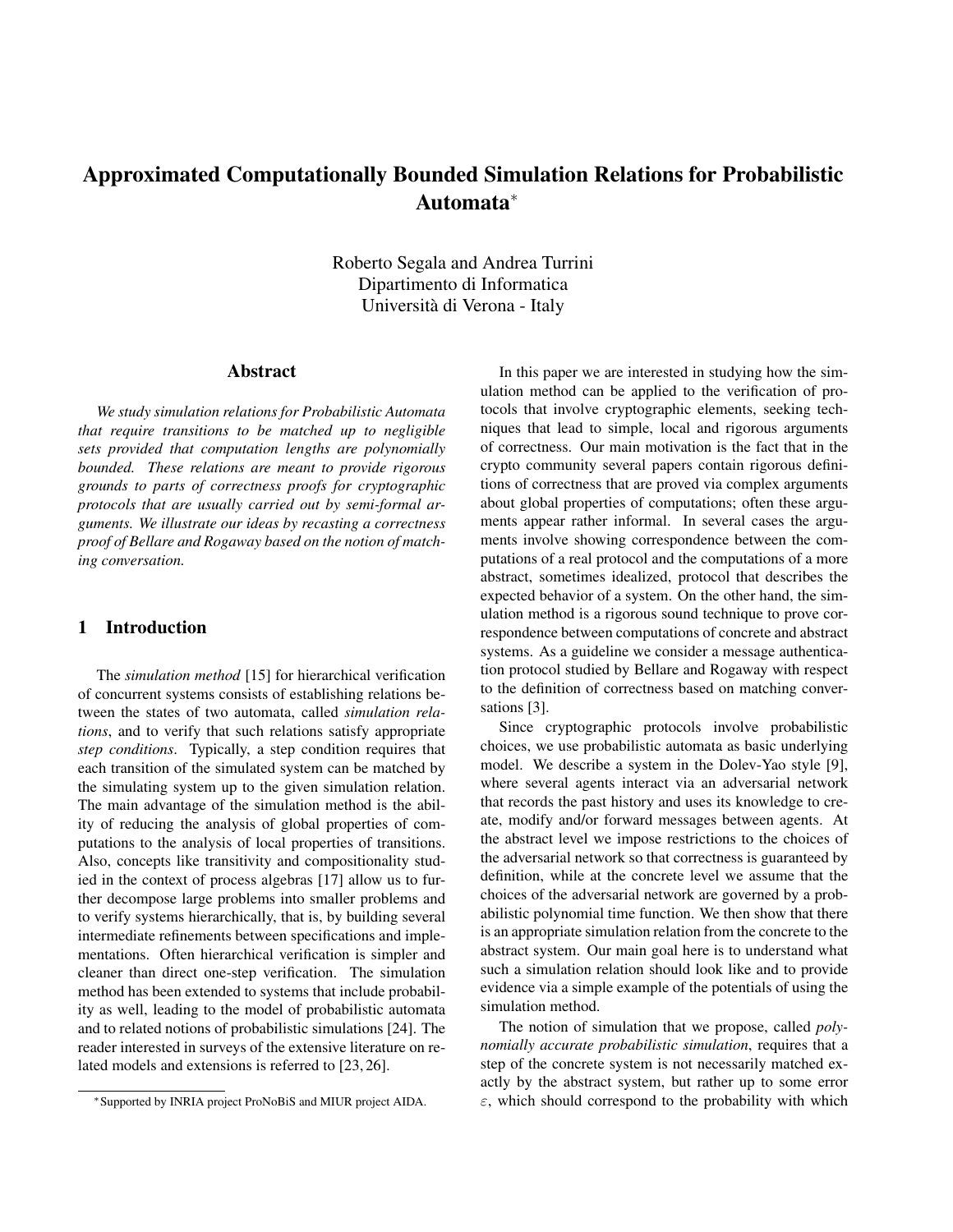the adversarial network may be able to compromise correctness. The error should then be exponentially small in some security parameter provided that computations are of polynomial length. For this reason, our simulations are defined over families of probabilistic automata, parameterized over the security parameter, and relate computations rather than states to account for lengths of computations. Using the notion of lifting of a relation to probability measures (see e.g. [23]), we impose a step condition stating informally that whenever two probability measures over executions are related up to some error  $\varepsilon$ , where computations have polynomial length, each computational step from the first measure can be matched by a computational step from the second measure up to an extra error which is smaller than any polynomial. This means that the cumulated error in matching any polynomial number of steps is also smaller than any polynomial. Thus, the probability of the computations that cannot be matched, that is those that may lead to failure, is negligible.

The advantage of our notion of polynomially accurate probabilistic simulation, which we illustrate via the example of the MAP1 protocol of Bellare and Rogaway [3], is that the verification of the step condition reduces directly to the statement of correctness of the underlying cryptographic primitives. Also, the transitivity of our simulation relations allow us to separate concerns by describing adversarial networks at several levels of abstractions. For example, in the Bellare-Rogaway case study we can define a first intermediate network where all new nonces from agents are forced to be fresh, and a second abstract network where all new nonces from agents are fresh and at the same time no signature (message authentication code) is forged. The step condition for the first level can be proved by observing that nonces are generated randomly by agents, while the step condition for the second level follows from the observation that a transition that cannot be matched is a forger for the employed signature schema. Finally, the compositionality of our simulation relations allow us to analyze only subparts of a system. For example, the second level of the Bellare-Rogaway analysis can be carried out by ignoring the structure of the agents.

The simulation method is used already in the security literature. For example in [2] bisimulation relations are used to prove correctness of implementations according to the notion of reactive simulatability [20, 21]. Although the definition of bisimulation is not worked out in full details, the idea is clear: transitions should be matched up to some "error sets", where an error set is a set of parts of transitions (e.g., messages, states) that have no corresponding piece in the abstract system; then, a separate arguments shows that the global probability of the error sets is negligible. In our approach we impose conditions on the probabilities of the error sets directly in the step condition with the aim of showing that computations with non-negligible error sets are attackers for some underlying protocol or cryptographic primitive. It is worth investigating whether the proofs in [2] would benefit from the use of polynomially accurate simulation (or bisimulation) relations. Simulation relations are used also in [8] in the context of the Universally Composable framework [6]. In this case simulation relations are exact and the computational arguments are carried out with respect to a notion of approximated probabilistic language inclusion [7] based on the trace distribution semantics of [22]. Also in [18] there is a use of exact probabilistic bisimulations in the context of a probabilistic polynomial time process calculus. In this case the computational aspects are captured directly in the definition of the calculus. Another proposal of approximated probabilistic simulation relations appears in [19]. In this case a distance between probability of measures is defined based on the ability to produce similar trace distributions. Then, roughly speaking, an  $\varepsilon$  simulation matches steps from  $\varepsilon$ -distant measures by preserving ε-distance. Our definition is based on a different notion of distance and permits distances to grow by a negligible value at each step.

The idea of hierarchical analysis is also not new in the security literature. Besides the above literature on the use of the simulation method, in [25] there is an idea of representing a correctness proof as a sequence of related games, where games are representations of attacks against protocols that are either described at different levels of abstraction, and where two games are related if the difference of the probabilities of successful attacks is negligible. A similar idea is followed by  $[4, 5]$  with the difference that a mechanical correctness proof can be provided by means of a collection of sound game transformation rules. We view probabilistically accurate simulations as a potential tool for proving correctness of game transformations in [25] and for proving the soundness of the rules of [4, 5]. Indeed, the two steps of our case study are very similar in style to the game transformation of [25].

Another formal analysis of the MAP1 protocol of Bellare and Rogaway appears in [13]. In this case a probabilistic polynomial time observational equivalence is defined on a probabilistic polynomial time calculus similar to the asynchronous  $\pi$ -calculus: two processes are equivalent if for each context, the probability that the context distinguishes the two processes is negligible. The calculus is used to formalize the MAP1 protocol, while the analysis is carried out via typical arguments from the cryptography literature. More recent work [18] considers also axiomatizations for the observational equivalence, which could be used as an alternative process algebraic method to prove the correctness of the MAP1 protocol.

Though our main goal was to give more rigorous grounds to proofs carried out in the pure computational framework,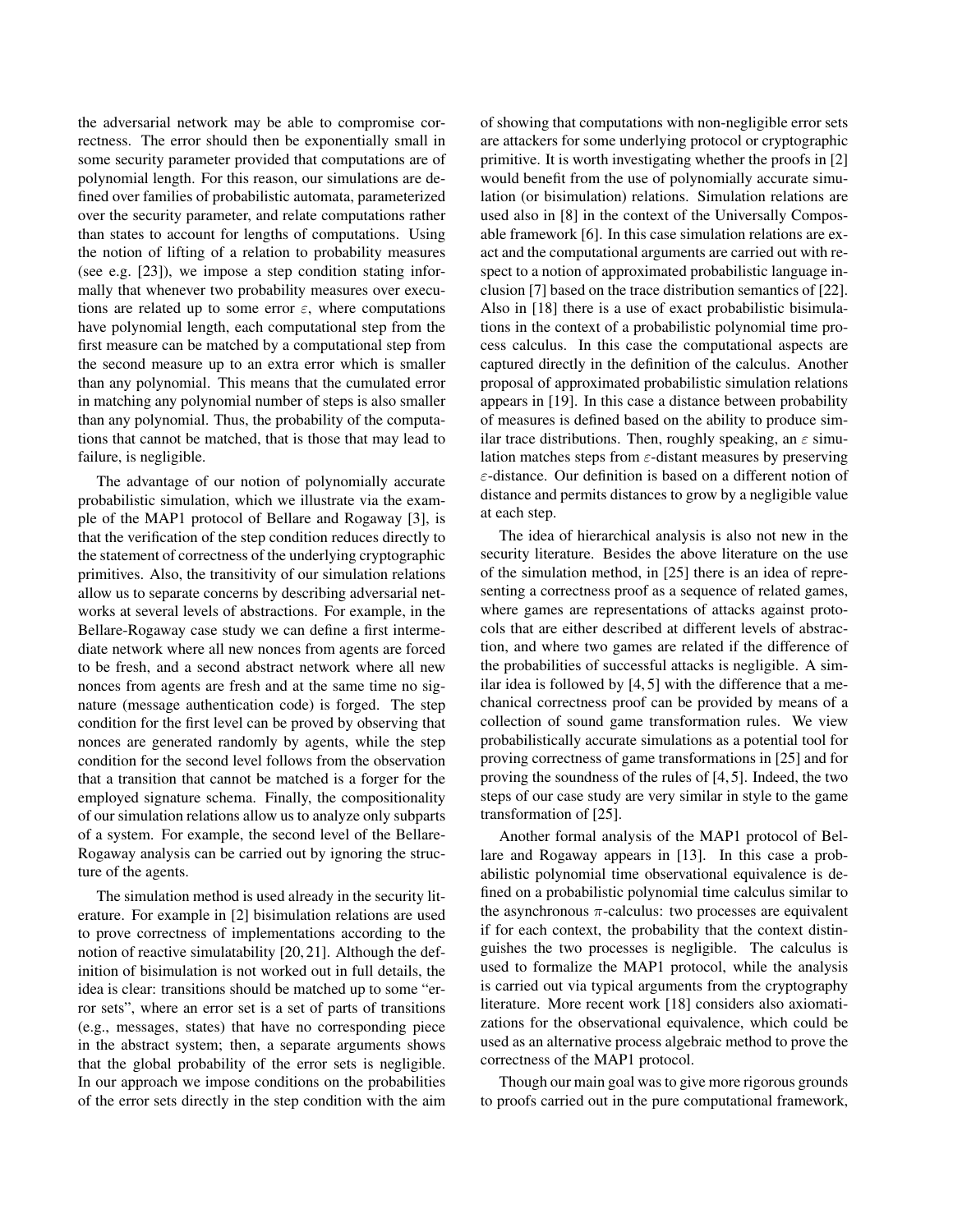we believe our results can be seen as a further step in the process of proving the soundness of the Dolev-Yao model [9] with respect to the computational model. Indeed, in our case study the abstract description of the adversarial network assumes perfect cryptography and fresh nonces. Initial work on the soundness of the Dolev-Yao model [1] was considering passive eavesdropping, showing how nonderivability of terms in the Dolev-Yao model is related to non-computability in probabilistic polynomial time in the concrete model. Later work started to consider active adversaries as well [2, 12, 16]. In this last case it is important to establish connections between concrete and abstract computations, which is one of the uses of polynomially accurate simulation relations. One point of our definition is that we can work with any abstract model.

The rest of the paper is structured as follows. Section 2 gives formal definitions of probabilistic automata; Section 3 introduces the polynomially accurate probabilistic simulation relation and its properties; Section 4 shows the application of polynomially accurate probabilistic simulation to the Bellare-Rogaway protocol; Section 5 gives some concluding remarks.

### 2 Probabilistic Automata

In this section we recall the basic definitions for Probabilistic Automata and the notion of simulation of [24]. The reader interested in an introduction to Probabilistic Automata is referred to [23].

### 2.1 Mathematical Preliminaries

A *σ*-field over a set X is a set  $\mathcal{F} \subseteq 2^X$  that includes X and is closed under complement and countable union. A *measurable space* is a pair  $(X, \mathcal{F})$  where X is a set, also called *sample space*, and  $\mathcal F$  is a  $\sigma$ -field over X. A measurable space  $(X, \mathcal{F})$  is called *discrete* if  $\mathcal{F} = 2^X$ . A *measure* over a measurable space  $(X, \mathcal{F})$  is a function  $\rho \colon \mathcal{F} \to \mathbb{R}^{\geq 0}$ such that, for each countable collection  $\{X_i\}_{i\in I}$  of pairwise disjoint elements of F,  $\rho(\cup_I X_i) = \sum_I \rho(X_i)$ . A *probability measure* over a measurable space  $(X, \mathcal{F})$  is a measure  $\rho$  over  $(X, \mathcal{F})$  such that  $\rho(X) = 1$ . A *sub-probability measure* over  $(X, \mathcal{F})$  is a measure over  $(X, \mathcal{F})$  such that  $\rho(X) \leq 1$ . A measure over a discrete measurable space  $(X, 2^X)$  is called a *discrete measure* over X. The *support* of a measure  $\rho$  over  $(X, \mathcal{F})$  is the set  $\{x \in X \mid \rho(x) > 0\}.$ 

Given a set  $X$ , denote by  $Disc(X)$  the set of discrete probability measures over  $X$ , and by  $SubDisc(X)$  the set of discrete sub-probability measures over  $X$ . We call a discrete probability measure a *Dirac* measure if it assigns measure 1 to exactly one object  $x$  (denote this measure by  $\delta_x$ ). We also call Dirac a sub-probability measure that assigns measure 0 to all objects. In the sequel discrete subprobability measures are used to describe progress. If the measure of a sample space is not 1, then it means that with some non-zero probability the system does not progress.

### 2.2 Probabilistic Automata

A *Probabilistic Automaton* (PA) is a tuple  $(S, \bar{s}, A, D)$ where S is a countable set of *states*,  $\overline{s} \in S$  is the *start state*, A is a set of *actions*, and  $D \subseteq S \times A \times Disc(S)$  is a *transition relation*.

The restriction on the state set  $S$  to be countable is not necessary for the results if this paper, but we impose it for simplicity.

Throughout the paper we let  $A$  range over probabilistic automata,  $q, r, s$  range over states,  $a, b, c$  range over actions, and  $\mu$  range over discrete measures over states. We also denote the generic elements of a probabilistic automaton A by  $S, \bar{s}, A, D$ , and we propagate primes and indices when necessary. Thus, for example, the probabilistic automaton  $\mathcal{A}'_i$ has transition relation  $D_i'$ . We also denote the start state of a probabilistic automaton  $\mathcal{A}, \mathcal{B}, \ldots$  by  $\bar{a}, \bar{b}, \ldots$ , respectively.

An element of a transition relation D is called a *transition* or a *step*. A transition  $tr = (s, a, \mu)$ , denoted alternatively by  $s \stackrel{a}{\longrightarrow} \mu$ , is said to *leave* from state s, denoted also by  $src(tr)$ , to be *labeled* by a, denoted by  $act(tr)$ , and to *lead* to  $\mu$ , denoted by *trg*(*tr*) or  $\mu$ <sub>*tr*</sub>. We also say that state s *enables* action a, that action a is *enabled* from s, and that  $(s, a, \mu)$  is enabled from s.

An *execution fragment* of a PA A is a sequence of alternating states and actions,  $\alpha = s_0 a_1 s_1 \dots$ , starting with a state and, if the sequence is finite, ending with a state, such that, for each non final index  $i$ , there exists a transition  $(s_i, a_{i+1}, \mu_{i+1})$  in D with  $\mu_{i+1}(s_{i+1}) > 0$ . We denote the first state  $s_0$  of  $\alpha$  by *fstate*( $\alpha$ ). We say that an execution fragment is *finite* if it is a finite sequence, and we denote the last state of a finite execution fragment  $\alpha$  by *lstate*( $\alpha$ ). We define the length of an execution fragment α to be the number of occurrences of actions in α. An *execution* of a PA  $\mathcal A$  is an execution fragment of  $\mathcal A$  whose first state is  $\bar{s}$ . We denote by  $Frags^*(A)$  the set of finite execution fragments of  $A$ , by  $Frags(A)$  the set of finite or infinite execution fragments, and by  $Execs^*(A)$ ,  $Execs(A)$ the corresponding sets of executions. We let  $\nu$  range over discrete probability measures over finite executions of A, that is,  $\nu \in Disc(Execs^*(\mathcal{A})).$ 

A scheduler for a PA A is a function  $\sigma$ :  $Frags^*(A) \rightarrow$  $SubDisc(D)$  such that, for each finite execution fragment  $\alpha$  and each transition *tr* with  $\sigma(\alpha)(tr) > 0$ ,  $src(tr) =$ *lstate*( $\alpha$ ). A scheduler  $\sigma$  is deterministic if, for each finite execution fragment  $\alpha$ ,  $\sigma(\alpha)$  is a Dirac sub-measure.

A scheduler  $\sigma$  can be used to describe the result of resolving nondeterminism starting from some state s. Specifically, a scheduler  $\sigma$  and a state s induce a probability mea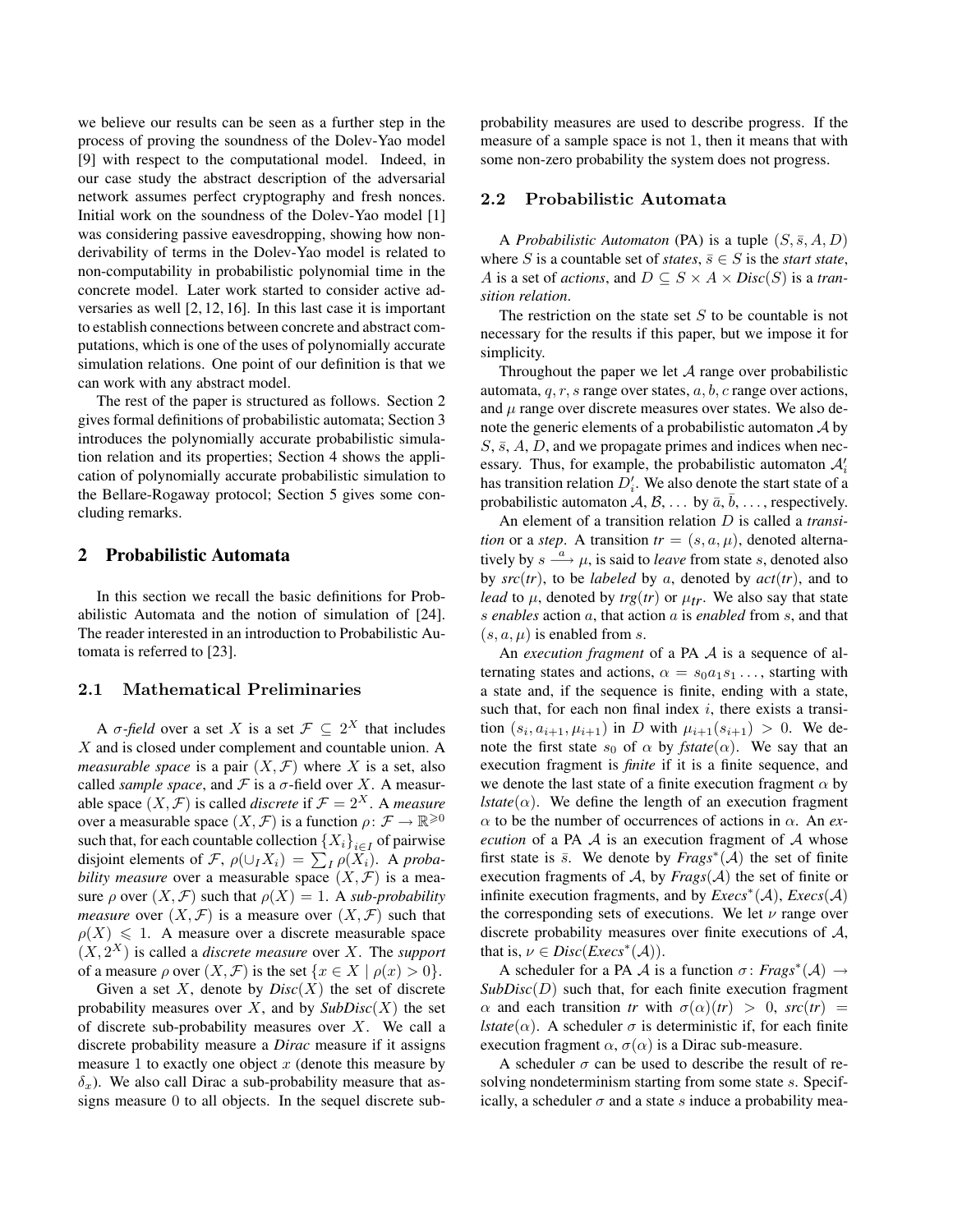sure  $\varepsilon_{\sigma,s}$  over execution fragments as follows. The basic measurable events are the cones of finite execution fragments, where the cone of a finite execution fragment  $\alpha$ , denoted by  $C_{\alpha}$ , is the set  $\{\alpha' \in Frags(\mathcal{A}) \mid \alpha \leq \alpha'\}$ , where  $\leq$  is the standard prefix preorder on sequences. The probability  $\varepsilon_{\sigma,s}$  of a cone  $C_{\alpha}$  is defined recursively as follows:

$$
\varepsilon_{\sigma,s}(C_{\alpha}) = \begin{cases}\n0 & \text{if } \alpha = q \text{ for some state } q \neq s, \\
1 & \text{if } \alpha = s, \\
\varepsilon_{\sigma,s}(C_{\alpha'}) \sum_{tr \in D(a)} \sigma(\alpha')(tr)\mu_{tr}(q) \\
& \text{if } \alpha = \alpha' aq,\n\end{cases}
$$

where  $D(a)$  denotes the set of transitions of D with label a. Standard measure theoretical arguments ensure that  $\varepsilon_{\sigma,s}$ extends uniquely to the  $\sigma$ -field generated by cones. We call the measure  $\varepsilon_{\sigma,s}$  a *probabilistic execution fragment* of A and we say that it is generated by  $\sigma$  from s. If s is the start state of A, then we say that  $\varepsilon_{\sigma,s}$  is a *probabilistic execution*.

We now turn to the notion of simulation for probabilistic automata [24], defining first what it means to lift a relation on states to a relation on measures. Let  $R$  be a relation from a set X to a set Y. The lifting of R, denoted by  $\mathcal{L}(\mathcal{R})$ , is a relation from  $Disc(X)$  to  $Disc(Y)$  such that  $\rho_1 \mathcal{L}(\mathcal{R})$  $\rho_2$  if and only if there exists a *weighting function*  $w: X \times Y$  $Y \rightarrow [0, 1]$  such that (1)  $w(x_1, x_2) > 0$  implies  $x_1 \mathcal{R} x_2$ , (2)  $\sum_{x_1} w(x_1, x_2) = \rho_2(x_2)$ , and (3)  $\sum_{x_2} w(x_1, x_2) =$  $\rho_1(x_1)$ . An alternative definition of lifting given in a more probabilistic style states that  $\rho_1 \mathcal{L}(\mathcal{R})$   $\rho_2$  iff there exists a joint measure w with marginal measures  $\rho_1$  and  $\rho_2$  such that the support of  $w$  is included in  $\mathcal{R}$ .

A *simulation* from a PA  $A_1$  to PA  $A_2$  is a relation  $R$ from  $S_1$  to  $S_2$  such that

- $\bar{s}_1 \mathcal{R} \bar{s}_2$  and
- for each pair  $(s_1, s_2) \in \mathcal{R}$ , if  $(s_1, a, \mu_1) \in D_1$ , then there exists  $(s_2, a, \mu_2) \in D_2$  such that  $\mu_1 \mathcal{L}(\mathcal{R}) \mu_2$ .

We say that  $A_1$  is simulated by  $A_2$ , denoted by  $A_1 \preceq$  $A_2$ , if there exists a simulation from  $A_1$  to  $A_2$ .

It is known that relation  $\preceq$  is transitive and preserved by parallel composition of PAs. This is the key feature that enables hierarchical and modular verification. We do not define composition here and we refer the interested reader to [23].

# 3 Polynomially Accurate Simulations

In this section we define our notion of polynomially accurate simulation relation. Our aim is to define a relation where transitions are matched up to some error that is smaller than any polynomial in some security parameter k provided that computations are of polynomial length. This means that we need a relation that can "see" lengths of computations, a notion of lifting that accounts for errors, and a notion of security parameter. Furthermore, since we will also need ways to match sequences of steps, we need a way to bound the amount of extra error introduced by each step. We try to address one issue at a time, getting closer and closer to our desired notion of simulation.

The first step is to define a relation that can "see" lengths of computation. For this purpose, we define a relation on sets of executions rather than sets of states. This definition is based on a derived notion of transition that shows how finite executions evolve in a single step. Formally, we say that there is a step from a finite execution  $\alpha$  to a measure  $\nu \in Disc(Execs^*(\mathcal{A}))$ , denoted by  $\alpha \longrightarrow \nu$ , if there exists a transition ( $lstate(\alpha)$ ,  $a, \mu$ ) such that, for each finite execution  $\alpha as$ ,  $\nu(\alpha as) = \mu(s)$ .

**Definition 1.** An execution simulation *from a PA*  $A_1$  to a  $PA$   $\mathcal{A}_2$  *is a relation*  $\mathcal{R}$  *from Execs*\* $(\mathcal{A}_1)$  *to Execs*\* $(\mathcal{A}_2)$  *such that:*

- $\bar{s}_1 \mathcal{R} \bar{s}_2$  *and*
- *for each pair*  $(\alpha_1, \alpha_2) \in \mathcal{R}$ , if  $\alpha_1 \longrightarrow \nu_1$ , then there *exists*  $\nu_2$  *such that*  $\alpha_2 \longrightarrow \nu_2$  *and*  $\nu_1 \mathcal{L}(\mathcal{R}) \nu_2$ *.*

*We say that*  $A_1$  *is execution simulated by*  $A_2$ *, denoted by*  $A_1 \preceq_e A_2$ , if there exists an execution simulation from  $A_1$ *to*  $A_2$ *.* 

It is interesting to observe that so far we have not introduced anything new since  $\preceq$  and  $\preceq_e$  coincide.

**Proposition 1.** Let  $A_1$ ,  $A_2$  be two PAs. Then  $A_1 \preceq_e A_2$  if *and only if*  $A_1 \preceq A_2$ *.* 

*Proof outline.* Given a simulation relation  $\mathcal R$  from  $S_1$  to  $S_2$ , define a relation  $\mathcal{R}'$  from  $Execs^*(\mathcal{A}_1)$  to  $Execs^*(\mathcal{A}_2)$  such that  $\alpha_1 \mathcal{R}'$   $\alpha_2$  iff *lstate*( $\alpha_1$ )  $\mathcal{R}$  *lstate*( $\alpha_2$ ). It is routine to verify that  $\mathcal{R}'$  is an execution simulation.

Conversely, given an execution simulation  $\mathcal R$  from  $Execs^*(A_1)$  to  $Execs^*(A_2)$ , define a relation  $\mathcal{R}'$  from  $S_1$ to  $S_2$  such that  $s_1 \mathcal{R}'$   $s_2$  iff there exist  $\alpha_1$  and  $\alpha_2$  such that  $\alpha_1 \mathcal{R} \alpha_2$ , *lstate* $(\alpha_1) = s_1$ , and *lstate* $(\alpha_2) = s_2$ . It is routine to verify that  $\mathcal{R}'$  is a simulation relation.  $\Box$ 

We now generalize the notion of lifting so that two measures are not related exactly, but up to some error  $\varepsilon$ . Our definition states that two measures are related up to  $\varepsilon$  if some  $(1 - \varepsilon)$  fractions of the two measures are related exactly.

**Definition 2.** Let R be a relation from X to Y and let  $\varepsilon \geqslant$ 0*. The* ε-lifting *of* R*, denoted by* L(R, ε) *is a relation from*  $Disc(X)$  *to Disc* $(Y)$  *defined as follows: for each pair*  $\rho_x$ *and*  $\rho_y$  *of probability measures on* X *and* Y, *respectively*,

• *if*  $\varepsilon > 1$ *, then*  $\rho_x \mathcal{L}(\mathcal{R}, \varepsilon) \rho_y$ *;*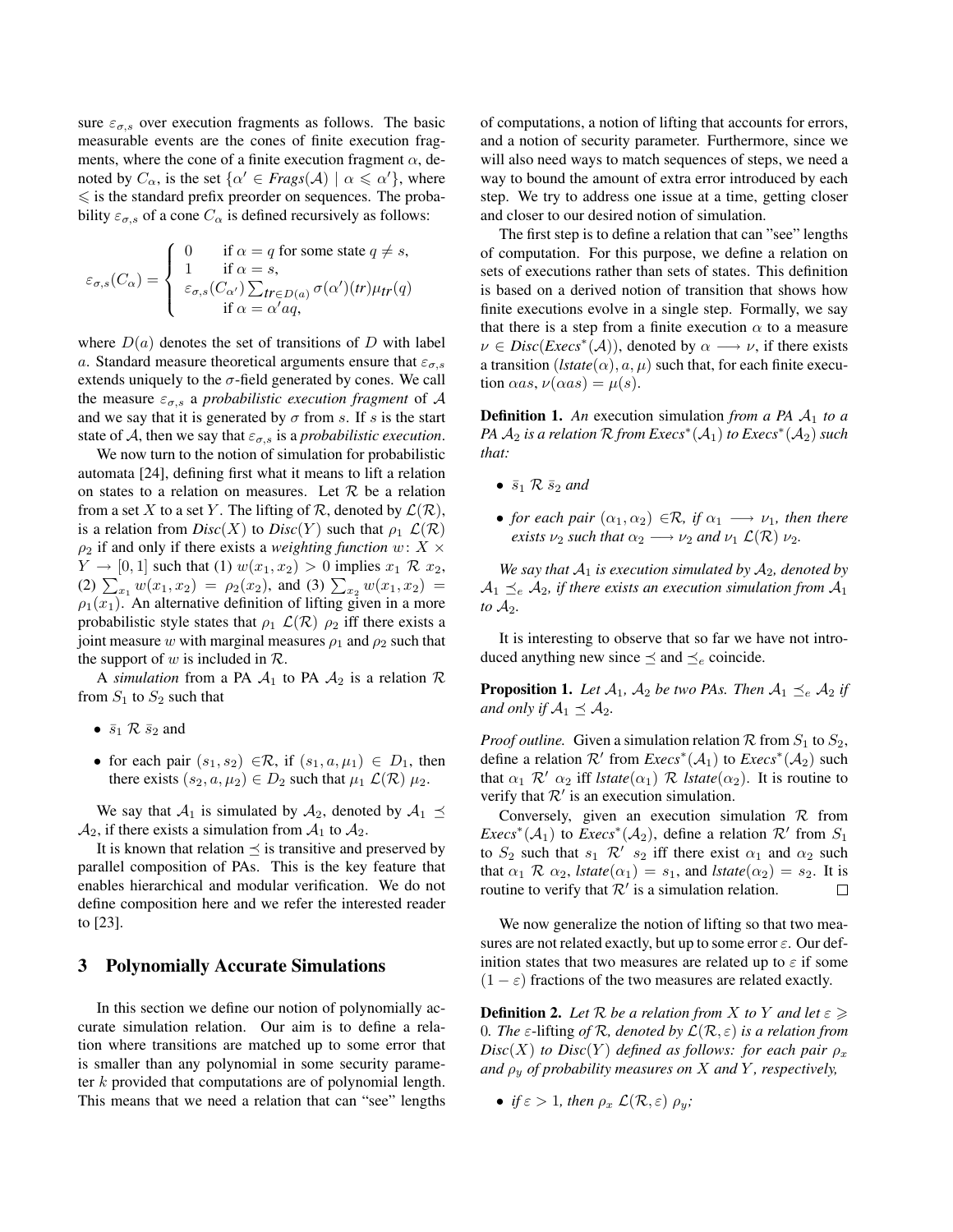• *if*  $\varepsilon \in [0,1]$ , then  $\rho_x \mathcal{L}(\mathcal{R}, \varepsilon)$   $\rho_y$  if there exist  $\rho'_x, \rho''_x \in$  $Disc(X)$  and  $\rho'_{y}, \rho''_{y} \in Disc(Y)$  such that

$$
- \rho_x = (1 - \varepsilon)\rho'_x + \varepsilon \rho''_x,
$$
  

$$
- \rho_y = (1 - \varepsilon)\rho'_y + \varepsilon \rho''_y,
$$
  

$$
- \rho'_x \mathcal{L}(\mathcal{R}) \rho'_y.
$$

It is interesting to observe that  $\varepsilon$ -lifting is monotone on  $\varepsilon$  and that 0-lifting coincides with lifting.

Proposition 2. *The following holds for a relation* R *from* X *to* Y *.*

- *1.*  $\mathcal{L}(\mathcal{R}, 0) = \mathcal{L}(\mathcal{R})$ .
- 2. If  $\varepsilon \leq \varepsilon'$ , then  $\mathcal{L}(\mathcal{R}, \varepsilon) \subseteq \mathcal{L}(\mathcal{R}, \varepsilon')$ .

The introduction of errors in execution simulations is then straightforward.

**Definition 3.** An  $\varepsilon$ -simulation *from a PA*  $A_1$  *to a PA*  $A_2$  *is*  $a$  relation  $\mathcal R$  *from Execs*<sup>\*</sup> $(\mathcal A_1)$  *to Execs*<sup>\*</sup> $(\mathcal A_2)$  *such that:* 

- $\bar{s}_1 \mathcal{R} \bar{s}_2$  *and*
- *for each pair*  $(\alpha_1, \alpha_2) \in \mathcal{R}$ , *if*  $\alpha_1 \longrightarrow \nu_1$ , *then there exists*  $\nu_2$  *such that*  $\alpha_2 \longrightarrow \nu_2$  *and*  $\nu_1 \mathcal{L}(\mathcal{R}, \varepsilon) \nu_2$ *.*

The above definition is still not adequate for handling cryptographic protocols. The point is that we desire to reach a point where the parts of transitions that cannot be matched correspond to bad behavior like guessing a key or forging a signature. Given a finite execution  $\alpha$  there is always a way to resolve nondeterminism so that a key is guessed; what is difficult to do is to guess a key once we have a probability measure over executions obtained by generating a key. This suggests that our step conditions should be based on measures over executions rather than single executions. Furthermore, it is convenient to consider also pairs of measures that are related up to some error  $\gamma$  and limit the increment of the error. This leads to a new proposal of simulation relation that we define below. However, we first need to extend the notation for transitions to measures over executions.

Given a PA A and two measures  $v, v' \in$  $Disc(Execs^*(A))$ , we say that there exists a transition from  $\nu$  to  $\nu'$ , denoted by  $\nu \longrightarrow \nu'$ , if there exists a scheduler  $\sigma$  such that for each finite execution  $\alpha as$ ,  $\nu'(C_{\alpha as}) = \nu(C_{\alpha as}) + \nu(C_{\alpha}) \sum_{tr \in D(a)} \sigma(\alpha)(tr) \cdot \mu_{tr}(s),$ where  $D(a)$  denotes the set of transitions with action a.

Definition 4. *Let* A1*,* A<sup>2</sup> *be two PAs and let* R *be a relation from Execs*<sup>\*</sup> $(A_1)$  *to Execs*<sup>\*</sup> $(A_2)$ *. We say that*  $R$  *is an*  $\varepsilon$ execution simulation *from*  $A_1$  *to*  $A_2$  *if* 

- *1.*  $\bar{s}_1 \mathcal{R} \bar{s}_2$ ;
- *2. for each*  $\gamma \geq 0$ ,  $\nu_1 \in Disc(Execs^*(\mathcal{A}_1))$  *and*  $\nu_2 \in$ *Disc*(*Execs*<sup>∗</sup> (A2))*, if*
- $\nu_1 \mathcal{L}(\mathcal{R}, \gamma) \nu_2$
- $\nu_1 \longrightarrow \nu'_1$

*then there exists*  $\nu'_{2}$  *such that* 

\n- $$
\nu_2 \longrightarrow \nu'_2
$$
,
\n- $\nu'_1 \mathcal{L}(\mathcal{R}, \gamma + \varepsilon) \nu'_2$ .
\n

*We say that*  $A_1$  *is*  $\varepsilon$ -execution simulated by  $A_2$ , denoted by  $\mathcal{A}_1 \preceq_e^\varepsilon \mathcal{A}_2$ , if there exists an  $\varepsilon$ -execution simulation from  $\mathcal{A}_1$  *to*  $\mathcal{A}_2$ *.* 

The definition above satisfies few important properties. The first property is transitivity up to some combination of the errors; the second property is that sequences of  $n$  steps can be matched up to an error  $n\epsilon$ . Thus, the bound on the error for a single step induces bounds on the error for any number of steps.

**Proposition 3.** Let  $A_1$ ,  $A_2$ ,  $A_3$  be three PAs such that  $A_1 \preceq_e^{\varepsilon_{12}} A_2$  and  $A_2 \preceq_e^{\varepsilon_{23}} A_3$  for some  $\varepsilon_{12}, \varepsilon_{23} \geq 0$ . Then  $A_1 \preceq_e^{\varepsilon_{13}} A_3$  where  $\varepsilon_{13} = \varepsilon_{12} + \varepsilon_{23}$ .

*Proof sketch.* Let  $\mathcal{R}_{12}$ ,  $\mathcal{R}_{23}$  be two  $\varepsilon$ -execution simulations that justify  $A_1 \preceq_e^{\varepsilon_{12}} A_2$  and  $A_2 \preceq_e^{\varepsilon_{23}} A_3$ , respectively. Define  $\mathcal{R}_{13} \subseteq \mathit{Execs}^*(\mathcal{A}_1) \times \mathit{Execs}^*(\mathcal{A}_3)$  as  $\mathcal{R}_{13} = \{(\alpha_1, \alpha_3) \mid \alpha_2 \in \mathcal{R} \}$  $\exists \alpha_2 \in \mathit{Execs}^*(\mathcal{A}_2).\alpha_1 \; \mathcal{R}_{12} \; \alpha_2 \wedge \alpha_2 \; \mathcal{R}_{23} \; \alpha_3\}.$ 

The condition on the start states is immediate since by hypothesis  $\bar{s}_1$   $\mathcal{R}_{12}$   $\bar{s}_2$  and  $\bar{s}_2$   $\mathcal{R}_{23}$   $\bar{s}_3$ , hence by definition of  $\mathcal{R}_{13}$ ,  $\bar{s}_1$   $\mathcal{R}_{13}$   $\bar{s}_3$ , as required.

The step condition is more involved and requires several technical constructions that we cannot include here. Suppose that  $\nu_1 \mathcal{L}(\mathcal{R}_{13}, \gamma) \nu_3$ , and suppose  $\nu_1 \longrightarrow \nu'_1$ . We first apply the definition of  $\varepsilon$ -lifting to decompose  $\nu_1$  and  $\nu_3$  into the parts that match exactly and those that do not match. Similarly we decompose  $\nu_1 \longrightarrow \nu'_1$  into two parts. We then find a measure  $\nu_2$  that can be decomposed as well and use the step condition with  $\gamma = 0$  from the matching parts of  $\nu_1, \nu_2, \nu_3$ . Finally, we recompose pieces together.  $\Box$ 

For the next property we first have to define what it means to reach a measure within  $n$  steps.

**Definition 5.** Let  $A$  be a probabilistic automaton and  $\sigma$  be *a scheduler for* A*.*

*We say that* ν *is a probability measure reached in at most* n *steps via* σ *if there is a sequence of probability measures*  $\nu_0, \ldots, \nu_n$  such that  $\nu_0(\bar{s}) = 1$ ,  $\nu_n = \nu$  and for each  $0 \leq$  $i < n$ ,  $\sigma$  *schedules the transition*  $\nu_i \longrightarrow \nu_{i+1}$ .

**Proposition 4.** Let  $\mathcal{A}_1$ ,  $\mathcal{A}_2$  be two PAs such that  $\mathcal{A}_1 \preceq_e^{\varepsilon} \mathcal{A}_2$ *for some* ε > 0*. Let* R *be an* ε*-execution simulation from*  $\mathcal{A}_1$  *to*  $\mathcal{A}_2$ *.* 

*For each scheduler*  $\sigma_1$  *for*  $\mathcal{A}_1$ *, if*  $\nu_1$  *is reached via*  $\sigma_1$ *within n steps, then there exists a scheduler*  $\sigma_2$  *for*  $A_2$  *that reaches, within n steps, a probability measure*  $\nu_2$  *such that*  $\nu_1 \mathcal{L}(\mathcal{R}, n\varepsilon) \nu_2$ .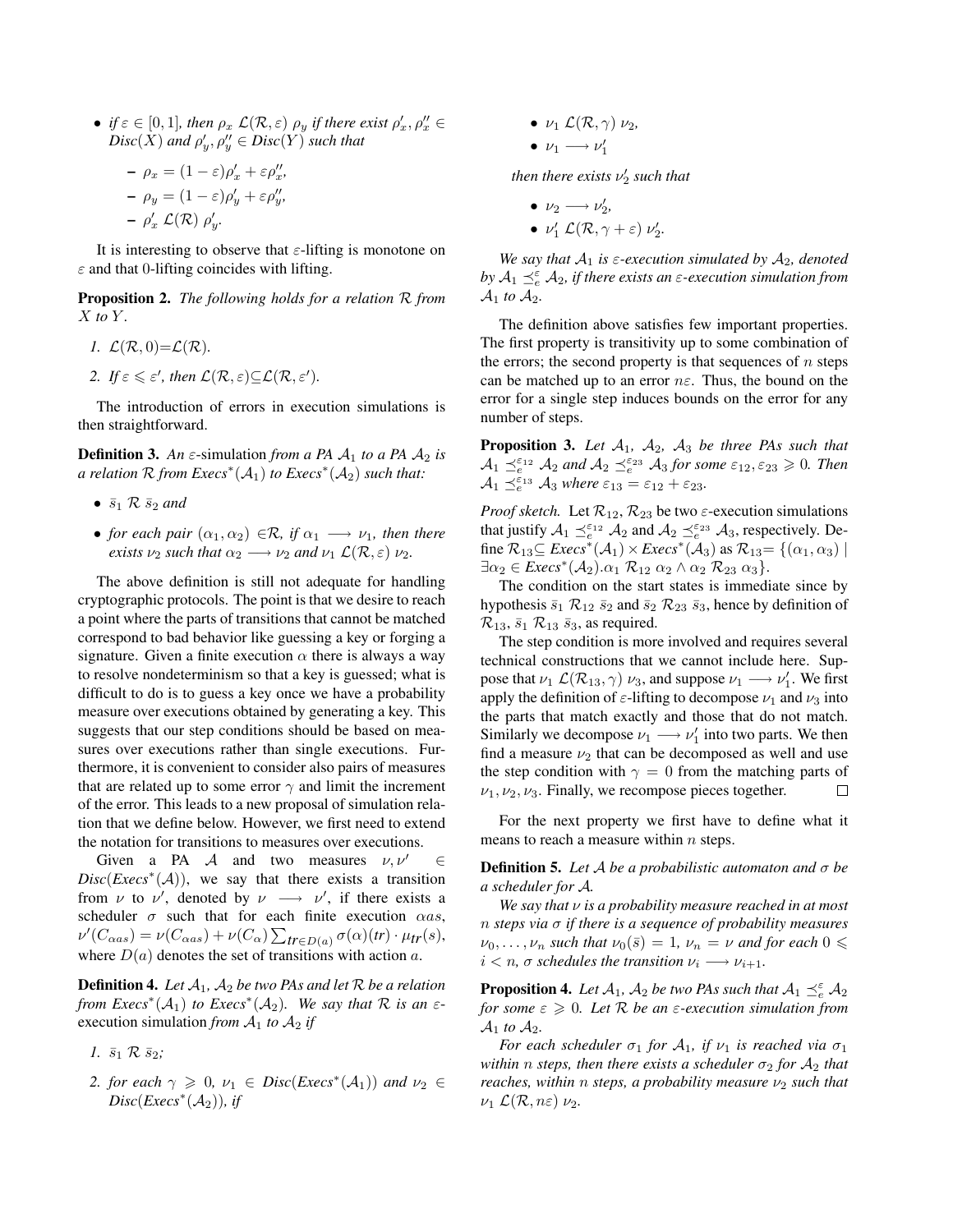*Proof sketch.* The proof is a classical inductive argument. The base case is trivial since start states are related and the Dirac measures over them are the only measures reachable within 0 steps. Hence such measures are related by  $\mathcal{L}(\mathcal{R}, 0)$ , as required. For the inductive step, by hypothesis we start from two measures  $\nu_1$  and  $\nu_2$  such that  $\nu_1 \mathcal{L}(\mathcal{R}, n\varepsilon)$   $\nu_2$ where  $n$  is the number of steps used to reach them. By the step condition we have that after another step the reached measures  $\nu'_1$  and  $\nu'_2$  satisfy  $\nu'_1 \mathcal{L}(\mathcal{R}, n\varepsilon + \varepsilon) \nu'_2$ , as required.  $\Box$ 

We are now left with the computational aspects of our definition. For the purpose we talk about families of PAs and families of relations parameterized over a security parameter  $k$ . Furthermore, we impose the step condition only for measures that are reachable within a number of steps that is polynomial in  $k$ .

**Definition 6.** *Let*  $\{A_k\}_{k\in K}$  *and*  $\{B_k\}_{k\in K}$  *be two families of probabilistic automata; let*  $\mathcal{R} = {\{\mathcal{R}_k\}}_{k \in K}$  *be a family of relations such that, for each*  $k \in K$ ,  $\mathcal{R}_k$  *is a relation from*  $Execs^*(A_k)$  *to*  $Execs^*(B_k)$ ; let Poly be the set of positive *polynomials over* N*.*

*We say that* R *is a* polynomially accurate simulation *from*  $\{A_k\}_{k\in K}$  *to*  $\{B_k\}_{k\in K}$  *if* 

- 1. for each k, it holds that  $\bar{a}_k \mathcal{R}_k \bar{b}_k$ ;
- *2. for each*  $c \in \mathbb{N}$  *and for each*  $p \in Poly$ , *there exists*  $\overline{k} \in \mathbb{N}$  *such that for each*  $k > \overline{k}$ *, for all probability measures*  $\nu_1$  *and*  $\nu_2$  *and for each*  $\gamma \geq 0$ *, if* 
	- $\nu_1$  *is reached in at most*  $p(k)$  *steps in*  $\mathcal{A}_k$ *,*
	- $\nu_1 \mathcal{L}(\mathcal{R}_k, \gamma) \nu_2$
	- $\nu_1 \longrightarrow \nu'_1$

*then there exists*  $\nu'_{2}$  *such that* 

- $\bullet \ \nu_2 \longrightarrow \nu_2',$
- $\nu'_1 \mathcal{L}(\mathcal{R}_k, \gamma + k^{-c}) \nu'_2$ .

*We write*  ${A_k}_{k \in K} \lesssim {B_k}_{k \in K}$  *if there exists a polynomially accurate simulation*  $\mathcal{R}$  *from*  $\{A_k\}_{k\in K}$  *to*  $\{B_k\}_{k\in K}$ *.* 

Finally we can use Proposition 4 to derive our main result, that is, existence of a polynomially accurate simulation allows us to match any polynomial number of steps with an error that is bounded by any polynomial.

**Theorem 1.** *Let*  $\{A_k\}_{k\in K}$  *and*  $\{B_k\}_{k\in K}$  *be two families of PAs such that*  $\{A_k\}_{k\in K} \leq {\{B_k\}}_{k\in K}$ . Let  $\mathcal{R} = {\{R_k\}}_{k\in K}$ *be a polynomially accurate simulation from*  $\{A_k\}_{k\in K}$  *to*  $\{\mathcal{B}_k\}_{k\in K}$ .

*For each*  $c \in \mathbb{N}$ ,  $p \in Poly$ , there exists  $\overline{k} \in \mathbb{N}$ *such that for each*  $k > \bar{k}$  *and each scheduler*  $\sigma_a$  *for*  $A_k$ *, if*  $\nu_a$  *is the probability measure induced by*  $\sigma_a$  *after*   $p(k)$  *steps, then there exists a scheduler*  $\sigma_b$  *for*  $\mathcal{B}_k$  *that reaches, after*  $p(k)$  *steps, a probability measure*  $\nu_b$  *such that*  $\nu_a \mathcal{L}(\mathcal{R}_k, p(k)k^{-c}) \nu_b.$ 

*Proof sketch.* The proof follows the lines of Proposition 4 with  $\varepsilon = k^{-c}$  and  $\overline{k}$  chosen according to the statement of Definition 6.  $\Box$ 

# 4 A Simple Case Study

We illustrate the use of polynomially accurate simulations via a simple case study that deals with the Mutual Authentication Protocol MAP1 of Bellare and Rogaway [3] (cf. Fig 1). The protocol uses nonces to guarantee freshness and pseudorandom functions as message authentication tool. We first give some preliminary high level definitions of nonces, pseudorandom functions, message authentication codes, and forgers. These definitions are taken or adapted from [10,11]. Then we describe the MAP1 protocol and the structure of our correctness proof. Finally, we illustrate some of the details of the correctness proof, where we emphasize how the negation of the step condition of a polynomially accurate simulation corresponds to the definition of an attacker for the underlying cryptographic primitive or protocol.

### 4.1 Cryptographic Components

In the following we assume that  $k$  is a security parameter and that *Poly* is the set of positive polynomials over N.

### 4.1.1 Nonces

A *nonce* of length  $k$  is an element of  ${0, 1}^k$  that is used at most once. An ideal way to satisfy unicity of nonces is to use a repository that keeps track of the nonces distributed in the past and that responds to all requests by returning a new value each time. The practical way to satisfy the unicity of nonces is to choose them randomly from  ${0, 1}^k$ . In this way, if we choose randomly two nonces of length  $k$ , the probability that they are the same is at most  $2^{-k}$ . This means that:

**Claim 1.** For each  $c \in \mathbb{N}$  and  $p \in Poly$ , there exists  $\overline{k} \in \mathbb{N}$  *such that for each*  $k > \overline{k}$ *, if we choose randomly*  $n_1, \ldots, n_{p(k)}$  nonces from  $\{0,1\}^k$ , then  $\Pr[n_i = n_j \mid i \neq j]$  $|j| < k^{-c}$ .

### 4.1.2 Pseudorandom Functions

A *pseudorandom function* P is a function that can not be distinguished from a truly random function  $R$  by any efficient procedure (e.g., probabilistic polynomial time algorithm) that can get the values of both  $P$  and  $R$  at arguments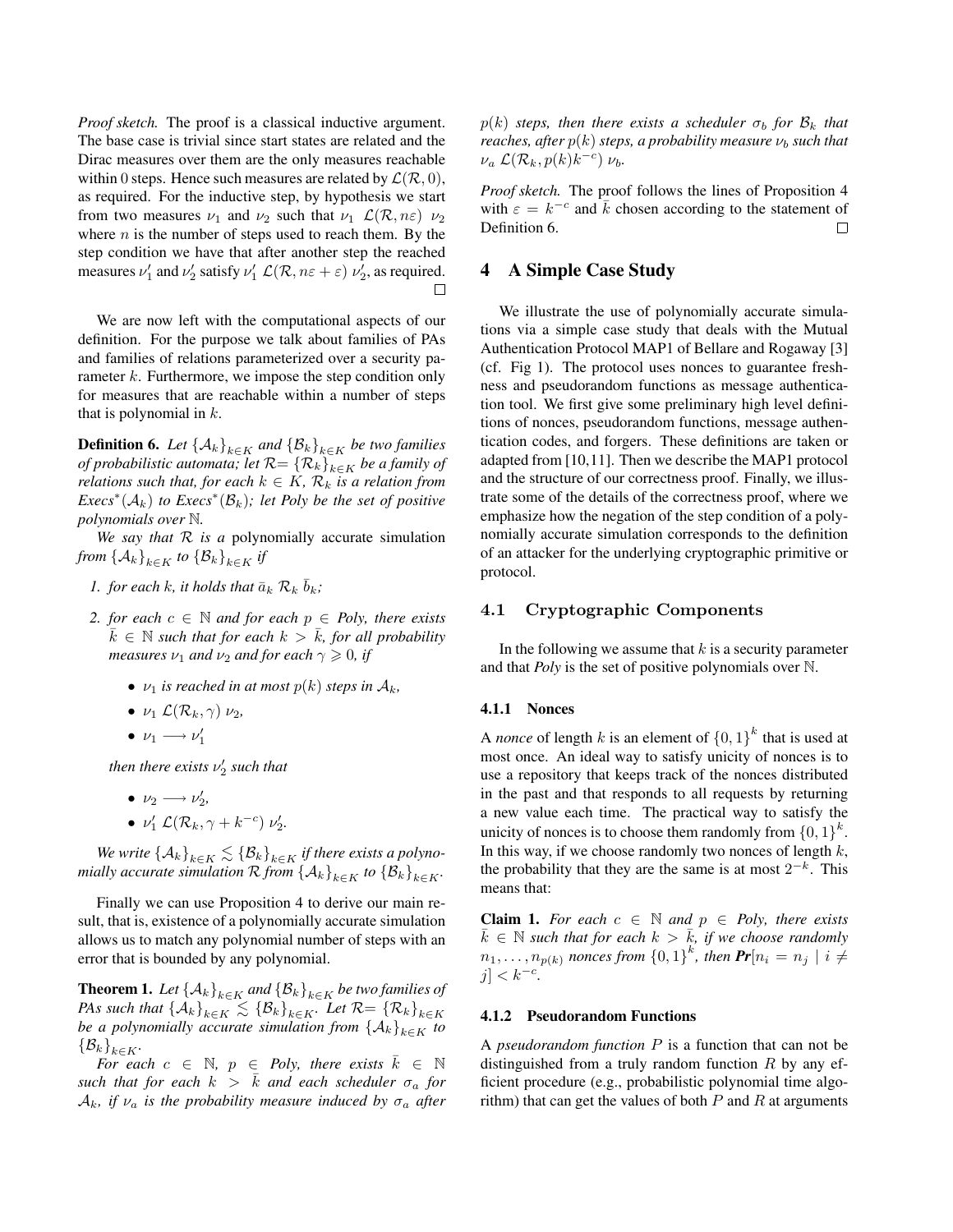of its choice. In other words, given a pseudorandom function  $P$  and a truly random function  $R$ , if we evaluate them on a polynomial number of values, then we are not able to distinguish when we are interacting with  $P$  or with  $R$  better than flipping a coin to decide.

Formally, we say that  $\{f_s: \{0,1\}^* \to \{0,1\}^k\}_{s \in \{0,1\}^*}$  is a *pseudorandom function* if the following two conditions hold:

- 1. There exists a polynomial time algorithm that on inputs s and  $x \in \{0,1\}^*$  returns  $f_s(x)$ .
- 2. For every probabilistic polynomial time machine M that samples values from a function  $f$  and returns a value in  $\{0, 1\}$ , every  $p \in Poly$  and all sufficiently large  $n$ 's,

$$
|\textbf{\textit{Pr}}[M^{\mathit{F}_n}(1^n)=1]-\textbf{\textit{Pr}}[M^{\mathit{H}_n}(1^n)=1]|<\frac{1}{p(n)}
$$

where  $F_n$  is a random variable uniformly distributed over the multi-set  $\{f_s\}_{s\in\{0,1\}^n}$ ,  $H_n$  is a random variable uniformly distributed among all functions mapping arbitrarily long strings to  $k$ -long strings,  $Pr[M^{F_n}(1^n) = 1]$  is the probability that the machine M, on input  $1^n$ , answers 1 provided that f is chosen according to  $F_n$ , and  $Pr[M^{H_n}(1^n) = 1]$  is the probability that the machine  $M$ , on input  $1^n$ , answers 1 provided that f is chosen according to  $H_n$ .

This definition of pseudorandom function conceals technical aspects that are out the scope of this paper. Interested readers can find a justification of such technicalities and a generalized definition of pseudorandom functions in Section 3.6 of [10].

### 4.1.3 Message Authentication Code

A *message authentication scheme* is a triple  $(G, A, V)$  of probabilistic polynomial time algorithms satisfying the following two conditions:

- 1. On input  $1^k$ , algorithm G (called the key-generator) outputs a bit string.
- 2. For every s in the range of  $G(1^k)$  and for every  $\alpha \in$  ${0,1}^*$ , algorithms A (authentication) and V (verification) satisfy  $Pr[V(s, \alpha, A(s, \alpha))] = 1] = 1$  where the probability is taken over the internal coin tosses of algorithms  $A$  and  $V$ .

We call  $A(s, \alpha)$  a *message authentication code* (MAC) to the document  $\alpha$  produced using the key s.

A *forger* is a process that, on input  $1<sup>k</sup>$ , can obtain message authentication codes to strings of its choice, relative to a key s that is generated by  $G(1^k)$  and that the forger does

$$
A \xrightarrow{\begin{array}{c} R_s \\ [b.a.R_A.R_B]_s \end{array}} B
$$
\n
$$
\xrightarrow{\begin{array}{c} [b.a.R_A.R_B]_s \\ [a.R_B]_s \end{array}}
$$

### **Figure 1. MAP1 protocol.**

not know. Such a forger is said to *succeed* (in existential forgery) if it outputs a valid MAC to a string for which it has not requested an authentication during the attack. That is, the forger is successful if it outputs a pair  $(\alpha, \beta)$  such that  $V(s, \alpha, \beta) = 1$  and  $\alpha$  is different from all strings for which an authentication has been required during the attack. A message authentication scheme is *secure* (or unforgeable) if every feasible forger succeeds with at most negligible probability.

A way to construct message authentication schemes is to use pseudorandom functions, using the following construction (cf. Construction 6.3.1 of [11]): let  ${f_s}_{s \in \{0,1\}^*}$  be a pseudorandom function. We define a message authentication scheme  $(G, A, V)$  as follows:

- Key generation with G: on input  $1^k$ , we uniformly select  $s \in \{0,1\}^k$  and output the key s.
- Authentication with A: on input a key  $s \in \{0,1\}^k$  and a string  $\alpha \in \{0,1\}^*$ , we compute and output  $f_s(\alpha)$  as an authentication of  $\alpha$ .
- Verification with V: on input a key  $s \in \{0,1\}^k$ , a string  $\alpha \in \{0,1\}^*$ , and an alleged authentication  $\beta$ , we accept if and only if  $\beta = f_s(\alpha)$ .

Given a key s, we say that  $f_s(m)$  is the message authentication code of m with respect to the key s and that  $f_s$  is a MAC value generator.

Proposition 5 (cf. Proposition 6.3.2 of [11]). *Suppose that*  ${f_s}_{s \in \{0,1\}^*}$  *is a pseudorandom function. Then the given construction constitutes a secure message authentication scheme.*

A message authentication code can be used when an entity  $A$  wants to prove its identity to another entity  $B$ . If  $A$ and B share a secret key s and a pseudorandom function, then A can provide evidence of its identity by sending a message of the form  $(a.m, f_s(a.m))$  to B, where m is some random value,  $a$  is a coding of the identity of  $A$ , and  $a.m$  is the concatenation of a and m. B can rely on A's identity by verifying the correctness of the received message.

## 4.2 The Protocol

Let  ${f_s}_{s \in {0,1}^*}$  be a pseudorandom function, and let  $[x]_s$  denote the message  $(x, f_s(x))$  where  $f_s(x)$  is the mes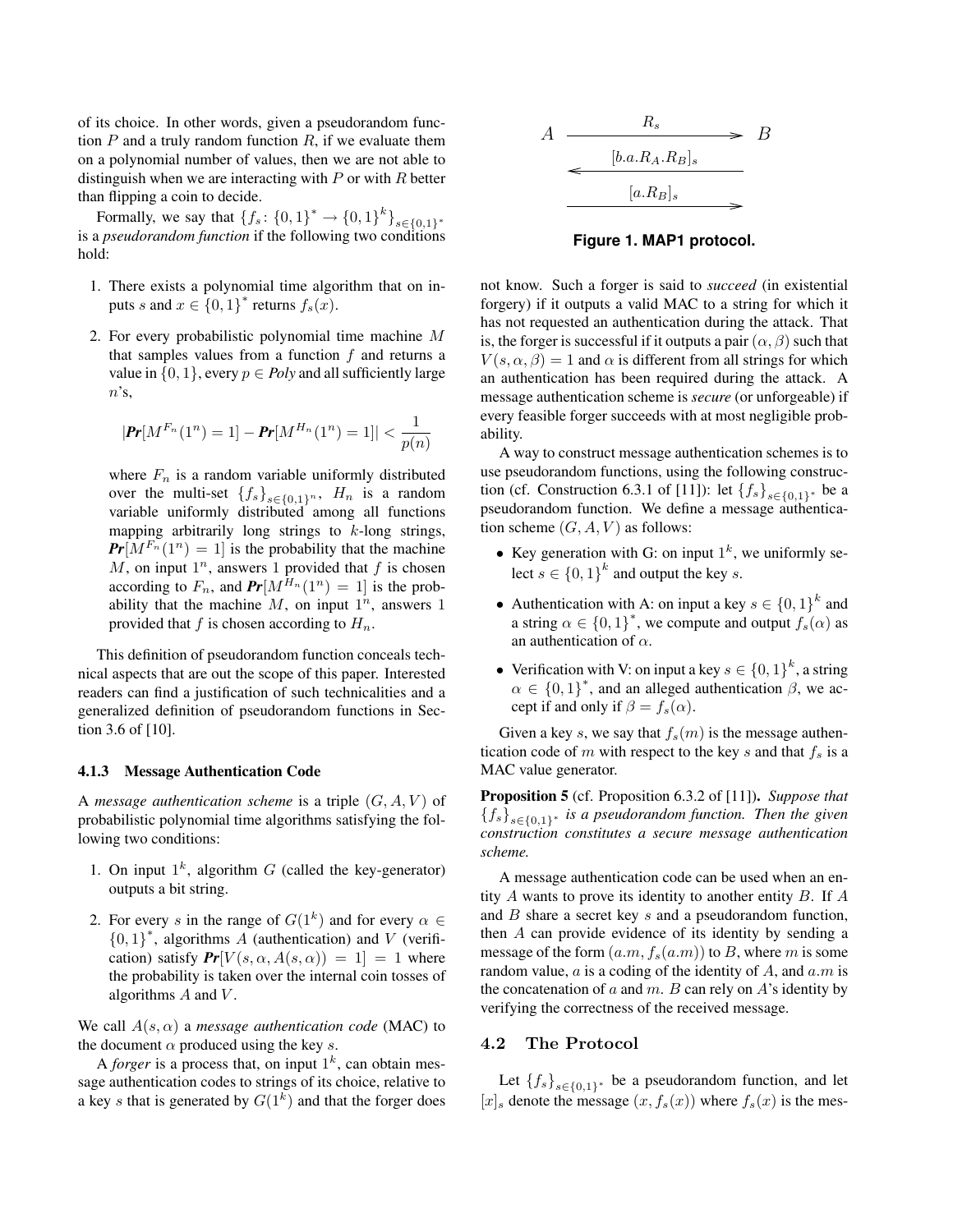sage authentication code of  $x$  with respect to  $s$ .

The MAP1 protocol is used to establish a mutual authentication between any two agents  $A$  and  $B$  among a set of agents  $A$  who share a key  $s$ . At the beginning, all agents share a pseudorandom function and a secret random element  $s \in \{0,1\}^k$ , where k is the security parameter. When agent  $A$  wants to communicate with agent  $B$ ,  $A$  sends to  $B$ a random challenge (a nonce)  $R_A \in_R \{0,1\}^k$ . B responds by making up a random challenge  $R_B \in_R \{0,1\}^k$  and returning  $[b.a.R<sub>A</sub>.R<sub>B</sub>]$ <sub>s</sub>, where a and b are descriptions of the identity of agents  $A$  and  $B$ , respectively. Then,  $A$  checks that the message received from  $B$  is of the right form and that it is correctly tagged as coming from  $B$ . If it is,  $A$ sends B the message  $[a.R_B]_s$  and accepts. B checks that the message from  $A$  is of the right form and that it is correctly tagged as coming from  $A$ . If it is,  $B$  accepts. Fig. 1 depicts how the MAP1 protocol works.

The definition of correctness proposed by Bellare and Rogaway in [3] is based on the concept of *matching conversation*. All agents communicate via an adversarial network E, controlled by a probabilistic polynomial time algorithm, that can block, delay and/or modify messages, and possibly create new messages. Two agents  $A$  and  $B$  have a matching conversation if the following conditions hold:

- 1. every message that A sends out, except possibly the last, is subsequently delivered to  $B$ , with the response to this message being returned to  $A$  as its own next message;
- 2. every message B receives was previously generated by A and each message that  $B$  sends out is subsequently delivered to  $A$ , with the response that this message generates being returned to  $B$  as its own next message.

The first condition states that when  $A$  (that plays as a sender or initiator agent) sends a message to  $B$ , the message is not modified or blocked by the adversary  $E$  (except for the last message) and the response of  $B$  is correctly delivered to  $A$ , without changing the messages order. The second condition is very similar to the first one, but it is based on  $B$ 's point of view (B plays as a receiver or responder agent).

Given an adversary  $E$  (that does not know the secret key s shared by the agents),  $E$  breaks the MAP1 protocol if it completes a mutual authentication with some agent  $X$ persuading  $X$  that the other participant is another agent  $Y$ . This means that  $X$  completes the protocol without a matching conversation with  $Y$ . More formally, MAP1 is a secure mutual authentication protocol if

- for each pair of agents  $X$  and  $Y$ , if  $X$  and  $Y$  have a matching conversation, then both agents accept;
- for any probabilistic polynomial time adversary  $E$ , the probability that  $E$  induces an agent  $X$  to accept a com-

munication with another agent  $Y$  without a matching conversation with  $Y$  is negligible.

E, during the attack, can play as initiator or responder, or even in both roles if it tries to break the MAP1 protocol interacting with several agents.

# 4.3 The Correctness Proof of Bellare-Rogaway

The original proof that MAP1 is a secure mutual authentication protocol can be found in Appendix A of [3]. The proof is split into two parts. First it is shown that the probability of breaking the protocol when the agents share a truly random function is negligible; then it is shown that an adversary  $E$  that successfully attacks the MAP1 protocol with a non-negligible probability can be turned into a distinguisher for a pseudorandom function.

The second step is rather standard in cryptography: the distinguisher is an algorithm that simulates the interaction between the adversary  $E$  and the agents and that queries the message authentication scheme whenever it simulates a real agent that computes a message authentication code. The distinguisher returns 1 whenever it successfully induces an agent A to accept without a matching conversation. The probability of returning 1 is then significantly different if the message authentication scheme is given by a truly random function or by a pseudorandom function. Though this construction is described in a semi-formal language, it is quite standard and widely accepted.

The first step is based on an explicit computation of the probability that the adversary induces acceptance without a matching conversation when the message authentication scheme is given by a truly random function. The short proof must be read with great attention because of the high number of potential pitfalls. It is a classical proof where we reason about global properties of computations by arguing back and forth about properties of different computational steps. These are typical arguments employed in correctness proofs for distributed and concurrent systems. In the specific case the argument is complicated further by the presence of probabilities. More or less the argument is a sequence of semi-formal statements about what messages are generated, in what order, who can have generated them (and with which probability), and whether messages can be repeated (and with which probability). Arguments about uniqueness of nonces and unforgeability of message authentication codes are intermixed. Our suggestion is that the use of polynomially accurate simulations in this context can provide us with the same simplifications that the simulation method provided in the area of distributed systems (cf. [14]).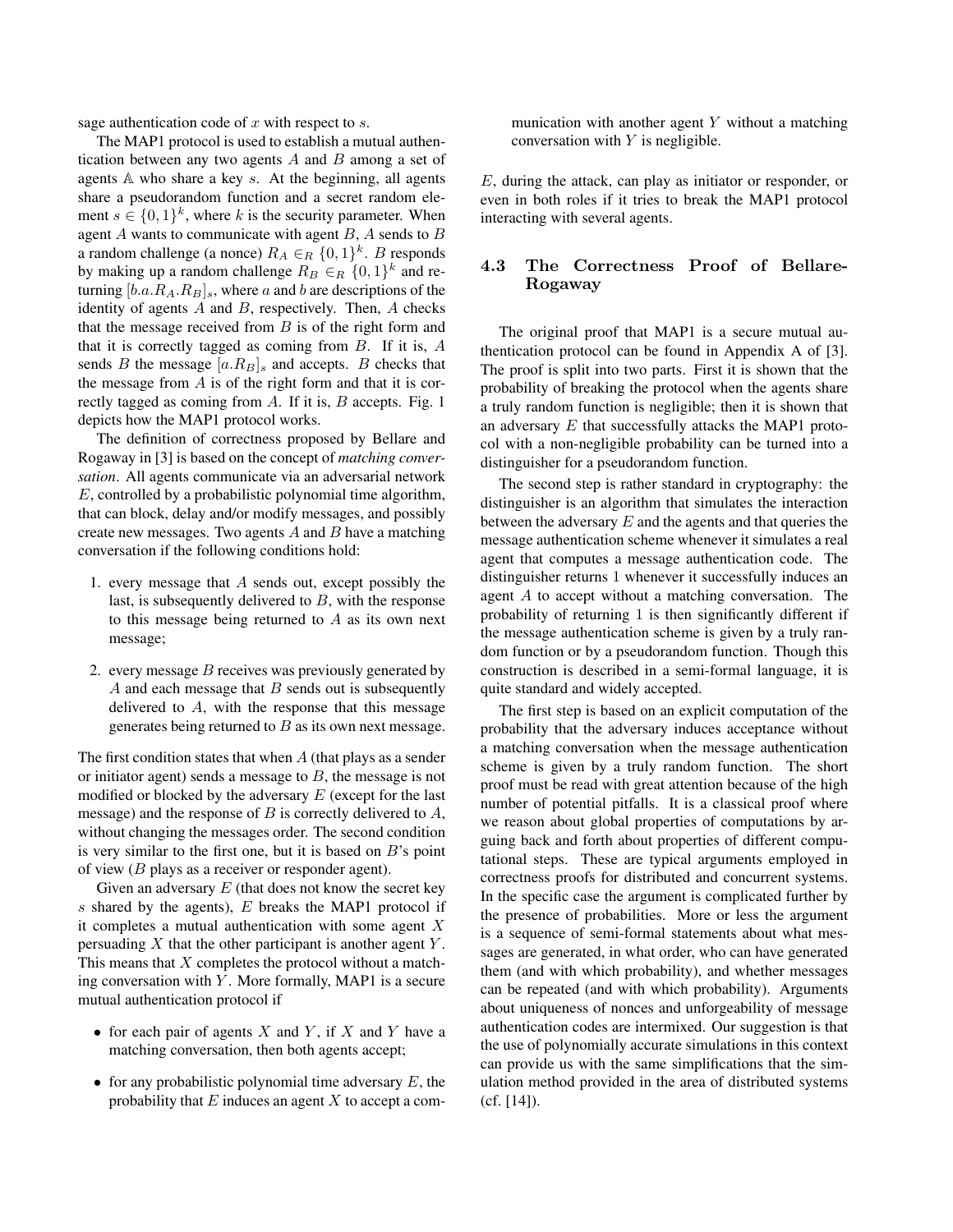

**Figure 2. The three levels of abstraction for MAP1.**

### 4.4 Our Correctness Proof

We now give an outline of the correctness proof of the MAP1 protocol based on polynomially accurate simulations. We describe the protocol at three levels of abstraction. The lowest level description consists of the actual agents that receive the secret s from a secret generator and receive nonces from a device that generates random numbers. The adversary is controlled by a generic probabilistic polynomial time algorithm. At the intermediate level nonces are generated by an ideal device that keeps track of what was distributed earlier, while at the highest level the adversary is purely nondeterministic and is not allowed to generate new message authentication codes without obtaining them from the agents. Figure 2 depicts the three levels of abstraction.

The highest level abstraction is similar in style to the Dolev-Yao model where we assume perfect cryptography, while the description in three levels is similar in style to the game transformations proposed in [4, 5, 25]. The most abstract system can be shown easily not to exhibit any attack by employing ordinary well known techniques for purely nondeterministic systems. The novel element here is the use of simulation relations to relate the three levels.

We exhibit a polynomially accurate simulation for each pair of neighbor abstractions, use transitivity to state that there is a polynomially accurate simulation from the lowest level to the highest level abstraction, use Theorem 1 to argue that the probability of low level computations that do not have corresponding high level computations is negligible, and use the fact that at the highest level there are no attacks to deduce that at the lowest level the probability of attack is negligible. The crucial and interesting point is that at each level the negation of the step condition is the negation of the key property of nonces or the definition of a successful forger for a message authentication scheme depending on the simulation relation we are analyzing.

Now we give a more detailed description of the three levels of the abstraction. The lowest level, depicted on the left of Figure 2, consists of several automata, each one parameterized by a security parameter  $k$  (we don't add such parameter to the automata names for clarity). The automaton G is a secret generator that generates and provides the agents with a secret s that is used as the key of the message authentication scheme of MAP1 protocol. The automaton  $N_R$ models a real nonce generator. Whenever an agent needs a nonce, it sends a request to  $N_R$  and obtains a random value taken from  $\left\{ 0,1\right\} ^{k}$  as answer. The set  $\left\{ A_{1},A_{2},\dots\right\}$  is a numerable set of automata that describe end-points of sessions of the protocol. That is, each automaton  $A_i$  corresponds to some oracle  $\Pi_{X,Y}^t$  of [3], where oracle  $\Pi_{X,Y}^t$  describes the participant  $X$  trying to authenticate participant  $Y$  in session  $t$ , where  $t$  is different for each authentication attempt. Communication between agents and secret and nonce generators is private, while communication between agents is performed using a network that is controlled by the adversary  $RAdv_f$ . The network keeps an history variable that contains all previous messages sent and received by agents, which is used to select the next action to perform (e.g., delivering messages, casting new messages, blocking messages, . . . ). The choices of network should be computable in probabilistic polynomial time. For this reason, the adversary  $RAdv_f$  is parameterized by a probabilistic polynomial time function f, so that the transition enabled from a state s is  $f(s)$ .

The intermediate level, depicted in the middle of Figure 2, differs from the lowest level only in the nonce generator automaton.  $N_I$  models an ideal nonce generator that guarantees that nonces are never repeated. This implies that unicity of nonces chosen by agents is guaranteed by definition.

The highest level, depicted in the right of Figure 2, differs from the intermediate level only in the automaton that controls the network. The new adversary, denoted by *GAdv*, is a nondeterministic automaton that is allowed to perform any action except for casting new message authentication codes without obtaining them from the agents. More precisely, we define a function *Not Bad* that, given a secret s and a history *history*, returns the set of messages where all subparts that are tagged correctly with a message authentication code relative to s are taken from *history*. That is, no new correct tag is cast. Then we require *GAdv* to generate only those messages that are in the outcome of function *Not Bad*. This implies that unforgeability of message authentication scheme is warranted by definition.

### 4.4.1 Automata Specification

We now provide the automata that describe the participants and adversaries of the MAP1 protocol. We adopt the notation used by Lynch in [14] (cf. Figure 3). Each automaton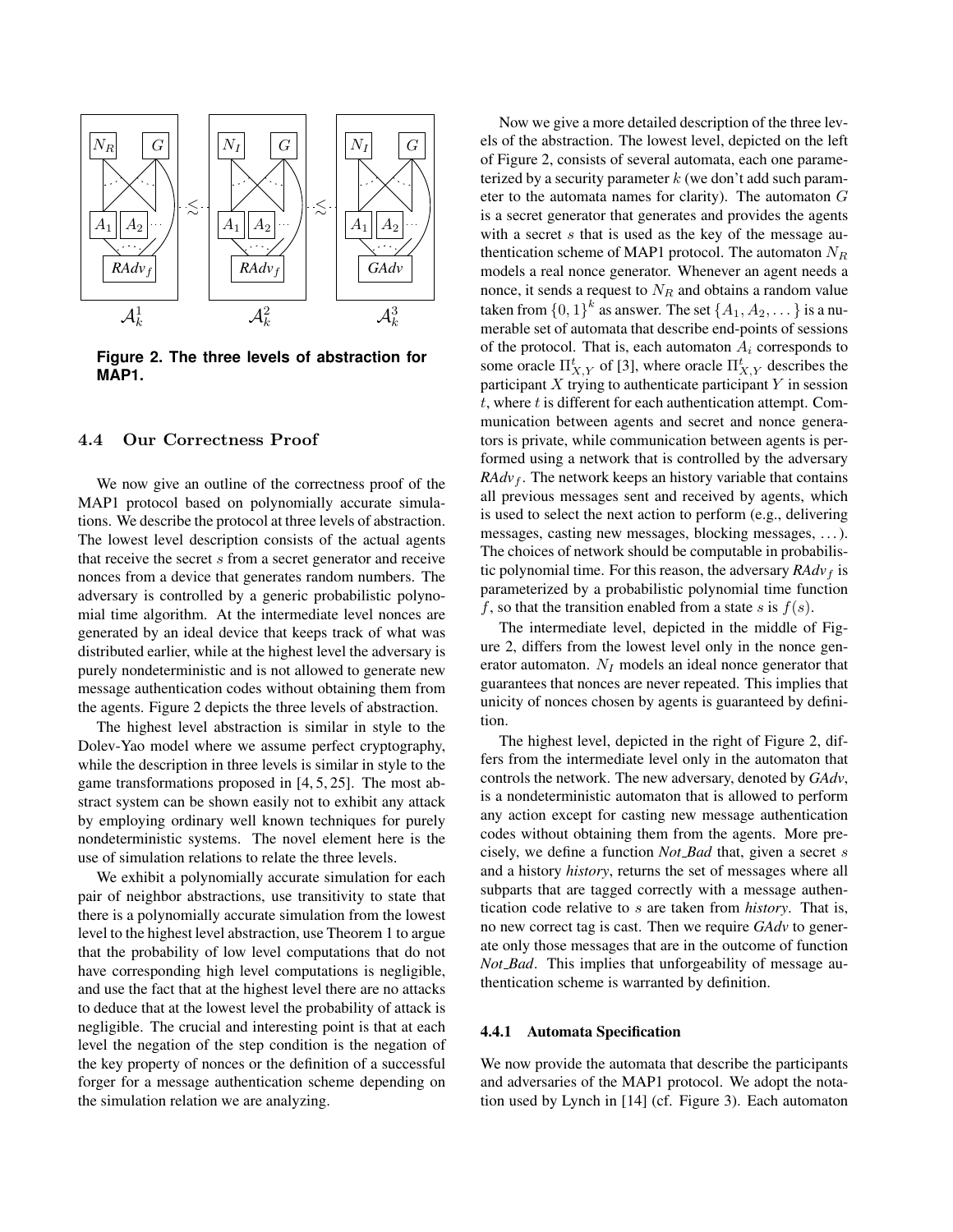$G^k(\mathbb{A})$ 

### Signature:

```
Output:
```

```
\textit{secret}_{X,Y}^t(s), s \in \{0,1\}^k, X, Y \in \mathbb{A}, t \in \mathbb{N}\mathit{secret}_A(s), s \in \{0,1\}^k
```
### State:

*value* ∈ {0, 1}<sup>k</sup>, initially  $v ∈_R$  {0, 1}<sup>k</sup>

### Transitions:

```
Output \mathit{secret}_{X,Y}^t(s)Precondition:
       s = value
   Effect:
        none
Output secret_A(s)Precondition:
```
s = *value* Effect: none

# **Figure 3. The Secret Generator,** G<sup>k</sup>

is described by three parts: signature, states, and transitions. The signature lists the actions of the automaton, partitioned into input, output, and internal. Each action has a name, a sequence of parameters, and a set of values each parameter may assume. The states are described by a set of variables. Each variable assumes values in a given set, and the start state is given by the initial value of each variable. Transitions specify, for each action, what is the effect of the action on the state, that is, how the state evolves. Output and internal actions have also a precondition that specifies when they are enabled. Input actions are assumed to be always enabled, and thus no precondition is specified for them. We use the symbol  $\in$  to denote denote the fact that a value is chosen arbitrarily from some set, and we use the symbol  $\epsilon_R$  to denote the fact that a value is chosen randomly and uniformly from a finite set.

Figure 3 depicts the secret generator  $G$ . It starts with a secret s, chosen randomly in  ${0,1}^k$ , which is then sent to all agents via actions of the form  $secret_{X,Y}^t$ . The secret is sent also to the adversary via action  $secret_A$ , though the real adversary will discard the value received. The value of the secret will be used by the good adversary to prevent the generation of forged signatures.

Figure 4 shows the ideal and the real nonce generators  $N_I$  and  $N_R$ , respectively. The two automata are almost identical. Both automata keep a set *fresh nonces* of fresh nonces, i.e., values that are not yet returned as nonces, which is is initialized to the set of all possible nonces, i.e.,  $\{0,1\}^k$ . When the automaton receives an input *nonce request*, it chooses a new nonce, removes it from

# $N_I^k(\mathbb{A}), N_R^k(\mathbb{A})$

### Signature:

Input: *nonce\_request* $^t_{X,Y}$ ,  $X,Y \in \mathbb{A}$ ,  $t \in \mathbb{N}$ 

Output:

nonce\_response ${}_{X,Y}^t(n),$   $n\in\{0,1\}^k,$   $X,Y\in$   $\mathbb A,$   $t\in\mathbb N$ 

### State:

*fresh\_nonces*  $\subseteq \{0,1\}^k$ , initially  $\{0,1\}^k$ *value*<sup>t</sup> $X, Y$  ∈ {0, 1}<sup>k</sup> ∪ {⊥}, initially ⊥,  $X, Y \in \mathbb{A}$ ,  $t \in \mathbb{N}$ 

### Transitions:

```
Input nonce_request _{X,Y}^tEffect:
            value_{X,Y}^t := \begin{cases} v \in_R \text{ fresh\_nonces} & \text{for } N_I^k(\mathbb{A}) \\ v \in L^1(0,1]^k & \text{for } N_I^k(\mathbb{A}) \end{cases}v \in_R \{0,1\}^k for N_R^k(\mathbb{A}){\it fresh\_nonces} := {\it fresh\_nonces} \setminus \{v\}Output nonce_response C_{X,Y}(n)Precondition:
```
 $n = value_{X,Y}^t$ Effect:  $value_{X,Y}^t := \bot$ 

# Figure 4. The Nonce Generators,  $N_I^k(\mathbb{A})$  and  $N_R^{\bar k}(\mathbb{A})$

the set of fresh nonces, and assigns it to a local variable to be used by the corresponding *nonce response* action. The difference between the two automata is on how the new nonce is chosen: the ideal generator chooses it randomly in *fresh nonces*, while the real nonce generator chooses it randomly in  ${0,1}^k$ . Thus  $N_R$  always return fresh nonces, while  $N_I$  may generate repeated nonces. Observe that variable *fresh\_nonces* is not needed in  $N_R$ , but it is convenient to keep it to simplify the formulation of the simulation relations.

Figures 5 and 6 depict the  $MAP1_{X,Y}^t$  automaton that describes an agent  $X$  trying to authenticate to another agent  $Y$  in session  $t$ . Agent  $X$  may play either as a sender or as a receiver, and the role of  $X$  is determined by the first input received by the automaton: if the first input is a *start init* action, then  $X$  acts as sender (or initiator) agent; if the first input is a *receive1* action, then X acts as a receiver agent. The state of the automaton has two variables  $R_X$ ,  $R<sub>Y</sub>$  that store local copies of the nonces of X and Y, respectively; a variable *secret* that stores the secret key of the message authentication scheme; a variable *accept* that assumes value true when the automaton accepts the authentication; a *nonce requested* variables that is used to remember when a nonce request is pending; and a program counter *pc* that keeps track of the current position in the flow of the MAP1 protocol. The automaton switches to an error state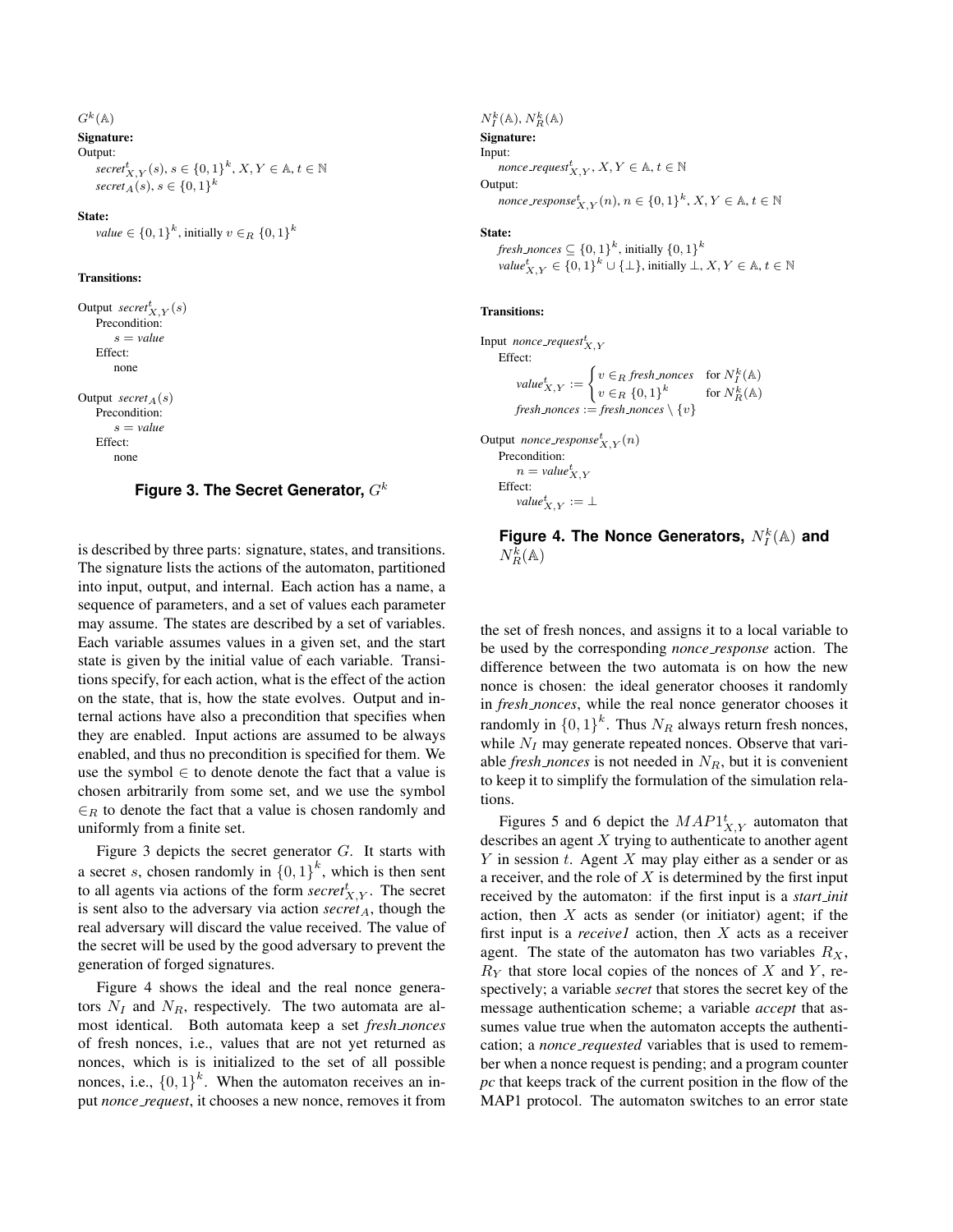# $MAP1_{X,Y}^{k,t}$

Signature: Input: *start init*<sup>t</sup> X,Y receivel ${}_{X,Y}^t(m), m \in \left\{0,1\right\}^k$ receive $2_{X,Y}^t(m),$   $m\in\{0,1\}^{5k}$ receive $\beta^t_{X,Y}(m),$   $m \in \{0,1\}^{3k}$ nonce\_response ${}_{X,Y}^t(n),$   $n \in \{0,1\}^k$  $\mathit{secret}^t_{X,Y}(s), \, s \in \{0,1\}^k$ Output: *nonce\_request*  $_{X,Y}^t$ send $l_{X,Y}^t(m), m \in \left\{0,1\right\}^k$ send $2_{X,Y}^t(m), m \in \{0,1\}^{5k}$ send $3_{X,Y}^t(m)$ ,  $m \in \{0,1\}^{3k}$ 

### State:

```
R_X, R_Y \in \{0,1\}^k \cup \{\perp\}, initially \perp\textit{secret} \in \{0,1\}^k \cup \{\bot\}, initially \botpc \in {error, end, wait1, wait2, wait3,
     send1, send2, send3}, initially wait1
nonce_requested \in {T, F}, initially F
accept \in \{T, F\}, initially F
```
### Transitions:

Input  $\mathit{secret}_{X,Y}^t(s)$ Effect: *secret* := s

```
Output nonce_request_{X,Y}^tPrecondition:
      pc ∈ {send1, send2} \land R_X = \bot \land \negnonce_requested
   Effect:
      nonce requested := T
```

```
\text{Input \; nonce\_response}_{X,Y}^t(n)Effect:
      if ¬nonce requested then
       pc := errorelse
       R_X := nnonce requested := Ffi
```

```
Input start_init<sup>t</sup>_{X,Y}Effect:
       if pc = wait1 then
        pc := send1
       else
         pc := errorfi
```
# Figure 5. The MAP1 Agent,  $MAP1_{X,Y}^{k,t}$ , Part I

 $(pc = error)$  as soon as an unexpected input or a badly formatted message is received. From the error state the automaton does not perform any output action and ignores the effects of all input actions. The sequence of actions follows the MAP1 protocol as proposed in [3].

Figures 7 and 8 show the good adversary. First of all the

### Transitions:

```
Output \mathit{sendl}_{X,Y}^t(m)Precondition:
       pc = send1 \wedge m = R_X \neq \perp \wedge secret \neq \perpEffect:
       pc := \texttt{wait2}Input \operatorname{\mathit{receive2}}^t_{X,Y}(m)Effect:
       if pc = wait2 ∧
           \exists r \in \{0,1\}^k.m = [y.x.R_X.r]_{\text{secret}} then
         R_Y := rpc := send3
       else
        pc := errorfi
Output \mathit{send3}^t_{X,Y}(m)Precondition:
       pc = send3 \wedge m = [x.R_Y]_{secret}Effect:
       pc := endaccept := TInput \operatorname{\mathit{receive}} I^t_{X,Y}(m)Effect:
       if pc = wait1 then
        pc := send2
         R_Y := melse
        pc := errorfi
Output \mathit{send2}^t_{X,Y}(m)Precondition:
       pc = send2 \wedge R_X \neq \bot \wedge secret \neq \bot \wedgem = [x.y.R_Y.R_X]secret
   Effect:
       pc :=wait3
Input \operatorname{\mathit{receive3}}^t_{X,Y}(m)Effect:
       if pc = wait3 \wedge m = [y.R_X]_{secret} then
        pc :=end
        accept := T
       else
        pc := errorfi
```
# Figure 6. The MAP1 Agent,  $MAP1_{X,Y}^{k,t}$ , Part II

adversary waits for the secret from the secret generator G. Then it alternates internal generation of messages according to function *Not Bad*, which guarantees no forging of signatures, and delivery of messages to agents. All inputs from the agents are simply added to the history.

Figures 9 and 10 depict the real adversary. Also in this case the adversary waits for the secret from  $G$ , but the actual value of the secret is discarded. After that, the adversary behaves sequentially: it generates internally a new message, including the destination, according to a probabilistic poly-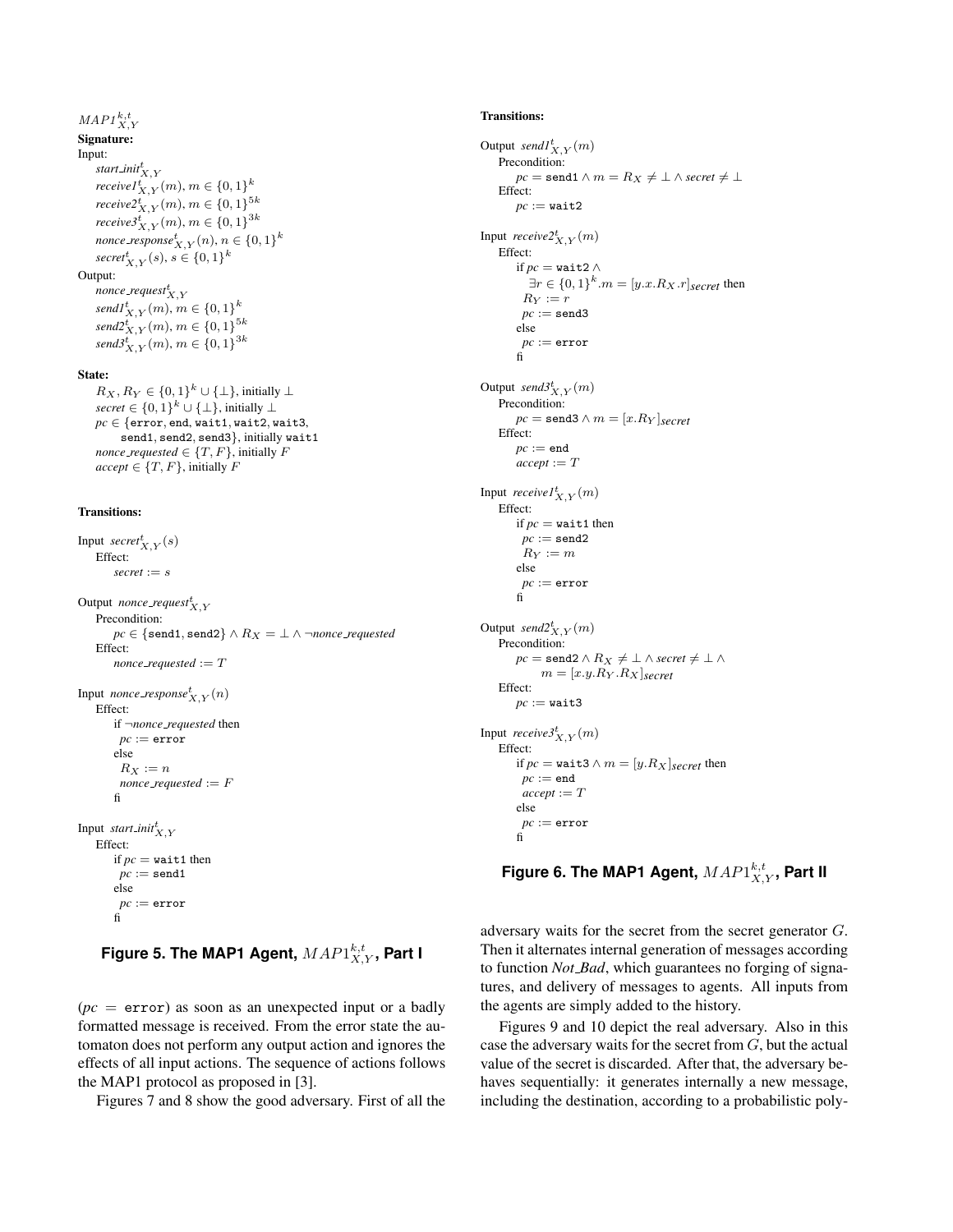$GAdv^k(\mathbb{A})$ Signature: Input:  $\mathit{secret}_A(s), \, s \in \{0,1\}^k$  $\text{sendl}_{X,Y}^{t}(m), m \in \{0,1\}^{k}, X, Y \in \mathbb{A}, t \in \mathbb{N}$  $\mathit{send2}_{X,Y}^t(m), m \in \{0,1\}^{5k}, X, Y \in \mathbb{A}, t \in \mathbb{N}$  $\mathit{send3}_{X,Y}^t(m), m \in \{0,1\}^{3k}, X, Y \in \mathbb{A}, t \in \mathbb{N}$ Output: *start\_init*<sup>t</sup><sub> $X, Y$ </sub>,  $X, Y \in \mathbb{A}, t \in \mathbb{N}$  $\mathit{received1}^t_{X,Y}(m), m\in\{0,1\}^k, X,Y\in\mathbb{A}, t\in\mathbb{N}$  $\mathit{receive2}^t_{X,Y}(m), m\in\{0,1\}^{5k}, X,Y\in\mathbb{A}, t\in\mathbb{N}$  $\mathit{receive3}^t_{X,Y}(m), m \in \{0,1\}^{3k}, X,Y \in \mathbb{A}, t \in \mathbb{N}$ Internal: *create message*

#### State:

 $history \in Sequences(Actions(\mathbb{A}) \times M)$ , initially  $\emptyset$ ,  $M = \{0,1\}^k \cup \{0,1\}^{3k} \cup \{0,1\}^{5k}$  $\textit{message} \in \{0, 1\}^k \cup \{0, 1\}^{3k} \cup \{0, 1\}^{5k}$  $\textit{secret} \in \{0,1\}^k \cup \{\bot\},$  initially  $\bot$ 

### Transitions:

Input  $secret_A(s)$ Effect: *secret* := s

Internal *create message* Precondition:  $secret \neq \bot$ Effect:  $message := m \in Not\_Bad(secret, history)$ 

# Figure 7. The Good Adversary,  $G A d v^k(\mathbb{A}),$ **Part I**

nomial time function  $f$ , it forwards the generated message to the chosen destination, and, if specified in the MAP1 protocol, waits for the answer. Then the cycle is repeated. The correctness of the cycle is guaranteed by a boolean variable *enable action creation*, which is true only when a new message can be generated.

### 4.4.2 Some Considerations on the Automata

We have been very careful in the definition of the real adversary, and in particular we have ensured that its behavior is sequential. One reason for doing this is that in the definition of correct message authentication schemas the forger is a sequential process, and thus, if we want the negation of the step condition to become the definition of a forger, we need to make sure that we will deal with a sequential process.

It would be desirable to be able to reason with a more general, non-sequential, adversary, but unfortunately it is not possible to do it in the current setting. Suppose we allow

### Transitions:

```
Output start_init<sup>t</sup>_{X,Y}Precondition:
       secret \neq \perpEffect:
        history := history \vdash (start\_init_{X,Y}^t, message)Input \mathit{sendl}_{X,Y}^t(m)Effect:
        history := history \vdash (send1^t_{X,Y}, m)Output \operatorname{\mathit{receive}} I^t_{X,Y}(m)Precondition:
        m = message
    Effect:
        history := history \vdash (received \, 1^t_{X,Y}, m)Input \mathit{send2}^t_{X,Y}(m)Effect:
        history := history \vdash (send2^t_{X,Y}, m)Output \mathit{receive2}^t_{X,Y}(m)Precondition:
       m = message
    Effect:
        history := history \vdash (receive 2^t_{X,Y}, m)Input \mathit{send3}_{X,Y}^t(m)Effect:
        history := history \vdash (send3^t_{X,Y}, m)Output \mathit{receive3}^t_{X,Y}(m)Precondition:
       m = message
    Effect:
```
 $history := history \vdash (receive 3^t_{X,Y}, m)$ 

# Figure 8. The Good Adversary,  $GAdv^k(\mathbb{A})$ , **Part II**

the real adversary to generate messages according to  $f$  in any order, without necessarily waiting for the answers from the agents. Then we can build a scheduler, and an appropriate function  $f$ , where the adversary initializes  $k$  sessions of the MAP1 protocol, say  $S_1, ..., S_k$ , and make sure that session  $S_i$  responds only if the  $i^{\text{th}}$  bit of the secret is 1. In this way the adversary knows the value of the secret and is therefore able sign messages. In other words we can resolve nondeterminism to create a covert channel that communicates the secret to the adversary. Solutions to this problem are studied already in the literature [8,18,21] and it is worth investigating how polynomially accurate simulations can be adapted to such frameworks. Here we have chosen to avoid restrictions to the schedulers to keep the treatment simple and to show that it is also possible to remove dangerous nondeterminism and work with unrestricted schedulers.

Another observation about our definition of the adver-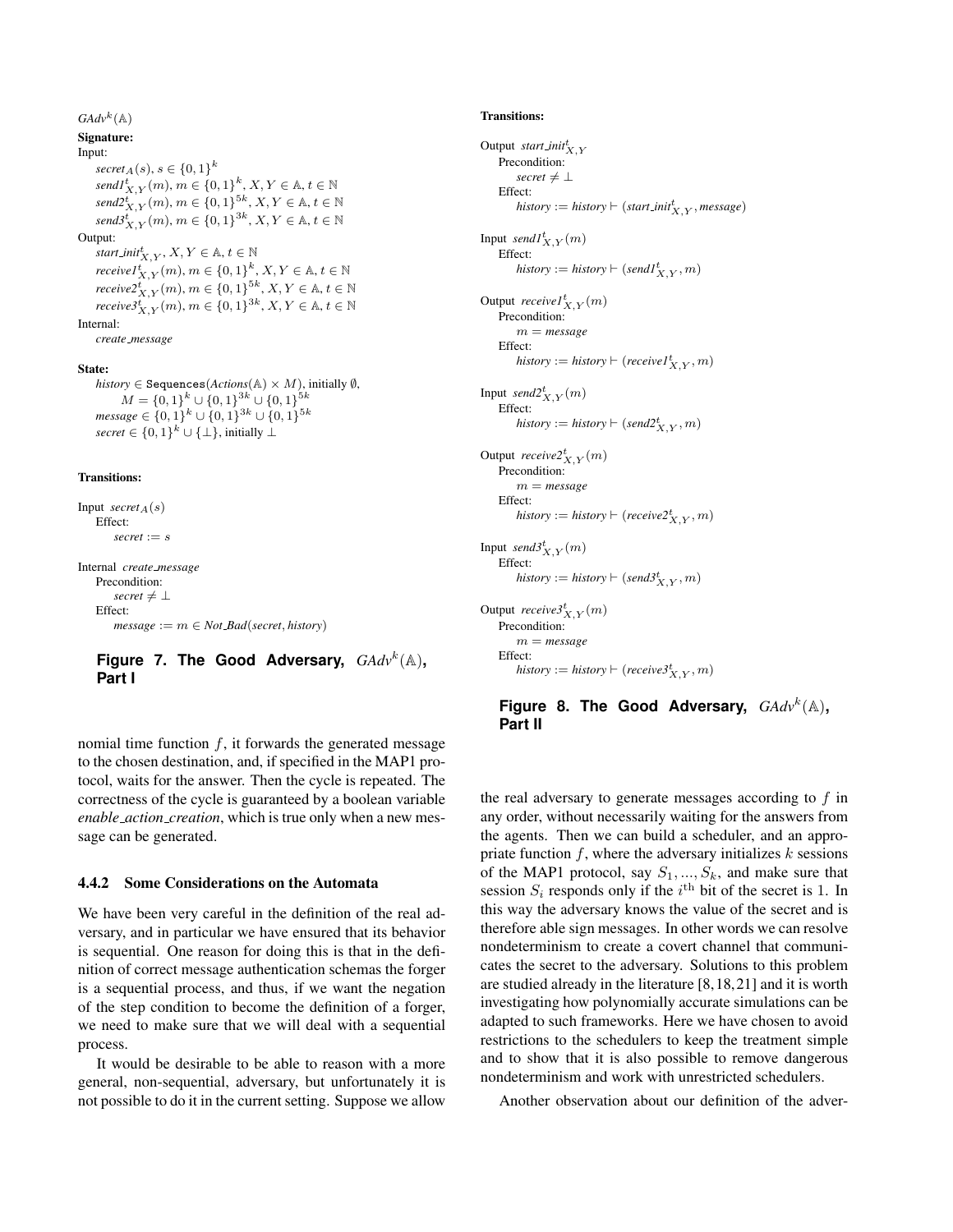# $RAdv_f^k(\mathbb{A})$

Signature: Input:  $\mathit{secret}_A(s), \, s \in \{0,1\}^k$  $\text{sendl}_{X,Y}^{t}(m), m \in \{0,1\}^{k}, X, Y \in \mathbb{A}, t \in \mathbb{N}$  $\mathit{send2}_{X,Y}^t(m), m \in \{0,1\}^{5k}, X, Y \in \mathbb{A}, t \in \mathbb{N}$  $\mathit{send3}_{X,Y}^t(m), m \in \{0,1\}^{3k}, X, Y \in \mathbb{A}, t \in \mathbb{N}$ Output: *start\_init*<sup>t</sup><sub> $X, Y$ </sub>,  $X, Y \in \mathbb{A}, t \in \mathbb{N}$  $\mathit{received1}^t_{X,Y}(m), m\in\{0,1\}^k, X,Y\in\mathbb{A}, t\in\mathbb{N}$  $\mathit{receive2}^t_{X,Y}(m), m\in\{0,1\}^{5k}, X,Y\in\mathbb{A}, t\in\mathbb{N}$  $\mathit{receive3}^t_{X,Y}(m), m \in \{0,1\}^{3k}, X,Y \in \mathbb{A}, t \in \mathbb{N}$ Internal: *create action*

#### State:

 $history \in Sequences(Actions(\mathbb{A}) \times M)$ , initially  $\emptyset$ ,  $M = \{0,1\}^k \cup \{0,1\}^{3k} \cup \{0,1\}^{5k}$ *action* ∈ *Actions*(A) ∪ {⊥}, initially ⊥  $\textit{message} \in \{0,1\}^k \cup \{0,1\}^{3k} \cup \{0,1\}^{5k}$ *enable\_action\_creation*  $\in \{T, F\}$ , initially T  $run\_enabeled \in \{T, F\}$ , initially  $F$ 

### Transitions:

Input  $secret_A(s)$ Effect:  $run\_enabled := T$ 

Internal *create action* Precondition: *run enabled* ∧ *enable action creation* Effect: *enable action creation* := F  $(action, message) := f(history)$ 

# $\boldsymbol{\mathsf{Figure}}$  9. The Real Adversary,  $\mathit{Radv}_f^k(\mathbb{A}),$  Part I

saries is that we have separated message generation from message delivery. We could easily avoid this separation, but in this case we would be forced to use probabilistic automata with generative transitions [23] to describe the real adversary, which have a more complex theory. Once again, our choice is to keep the presentation simple and focus on the ideas behind polynomially accurate simulations. Finally, we could easily remove the internal generation of messages from the good adversary and yet avoid generative transitions. However, in this case we would need to use weak simulations to deal with the internal moves of the real adversary. In this paper we have chosen to focus only on strong relations, again for the sake of simplicity.

### 4.4.3 The Correctness Proof

Now we are ready to show the correctness of the MAP1 protocol.

### Transitions:

```
Output start_init<sup>t</sup>_{X,Y}Precondition:
         \mathit{action} = \mathit{start\_init}_{X,Y}^tEffect:
        action := \perphistory := history \vdash (start\_init_{X,Y}^t, message)Input \mathit{sendl}_{X,Y}^t(m)Effect:
         history := history \vdash (send1^t_{X,Y}, m)enable action creation := T
Output \operatorname{\mathit{received}} 1_{X,Y}^t(m)Precondition:
         \mathit{action} = \mathit{receivedl}_{X,Y}^t \land m = \mathit{message}Effect:
         history := history \vdash (received \, 1^t_{X,Y}, m)action := \perpInput \textit{send2}_{X,Y}^t(m)Effect:
         history := history \vdash (send2^t_{X,Y}, m)enable action creation := T
Output \mathit{receive2}^t_{X,Y}(m)
```
Precondition:  $action = receive2^t_{X,Y} \wedge m = message$ Effect:  $history := history \vdash (receive 2^t_{X,Y}, m)$  $action := \perp$ 

Input  $\mathit{send3}^t_{X,Y}(m)$ Effect:  $history := history \vdash (send3^t_{X,Y}, m)$ *enable action creation* := T

Output  $\mathit{receive3}^t_{X,Y}(m)$ Precondition:  $\mathit{action} = \mathit{receive3}^t_{X,Y} \land m = \mathit{message}$ Effect:  $history := history \vdash (receive 3^t_{X,Y}, m)$ *enable action creation* := T  $action := \perp$ 

Figure 10. The Real Adversary,  $RAdv_f^k(\mathbb{A}),$ **Part II**

Proposition 6.  $\left\{\mathcal{A}_{k}^1\right\}_{k\in K}\lesssim \left\{\mathcal{A}_{k}^2\right\}_{k\in K}$ 

*Proof.* Define the relation family  $\{R_k\}_{k\in K}$  as the family of identity relations.

The condition on start states is trivially true. Suppose that the step condition does not hold. This means that there exist  $c \in \mathbb{N}$ ,  $p \in Poly$  such that for all  $\overline{k} \in \mathbb{N}$  there exist  $k > \bar{k}$ ,  $\nu_1$ ,  $\nu_2$ ,  $\gamma$  and  $\eta_1$  such that  $\nu_1$  is reached by  $A_k^1$ within  $p(k)$  steps,  $\nu_1 \mathcal{L}(\mathcal{R}_k, \gamma)$   $\nu_2, \nu_1 \longrightarrow \eta_1$  and there is no  $\eta_2$  such that  $\nu_2 \longrightarrow \eta_2$  and  $\eta_1 \mathcal{L}(\mathcal{R}_k, \gamma + k^{-c}) \eta_2$ .

Figure 11 gives a graphical representation of the transi-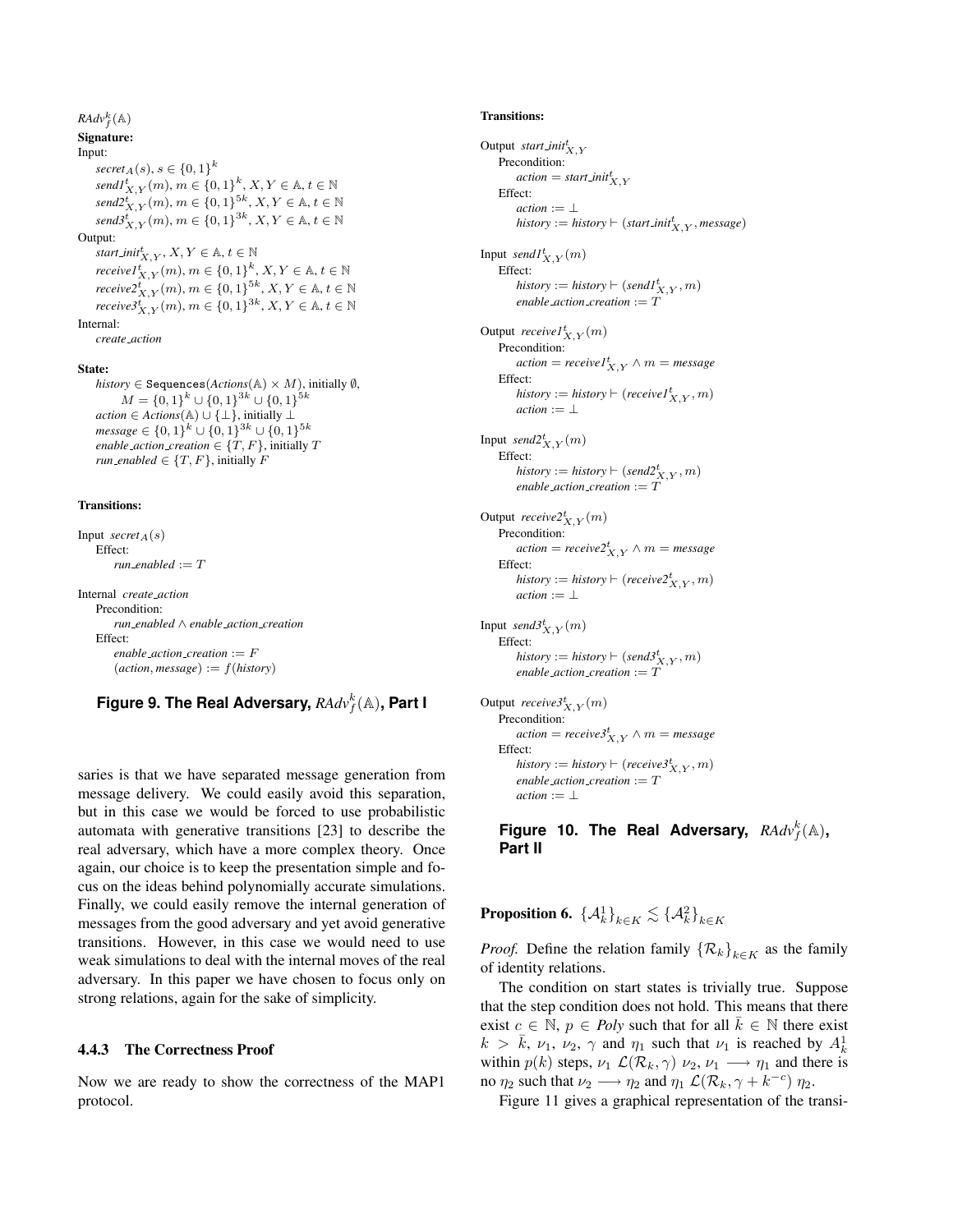

**Figure 11. Graphical representation of the transition**  $\nu \rightarrow \eta$ .

tion  $\nu_1 \longrightarrow \eta_1$  where  $\varepsilon$  represents the part of the transition that can not be emulated from  $\nu_2$ ; hence  $\varepsilon > k^{-c}$ .

Since  $A_k^1$ ,  $A_k^2$  differ only in the nonce generators, and since  $N_I$  may return any nonce except for repeated nonces, the  $\varepsilon$  fraction above corresponds to generation of repeated nonces. That is, the right side of Figure 11 represents a computation of  $\mathcal{A}_{k}^{1}$  of length at most  $p(k)+1$  where a repeated nonce is generated with probability at least  $k^{-c}$ . Summing up, there exist  $c \in \mathbb{N}$ ,  $p \in Poly$  such that for all  $\overline{k} \in \mathbb{N}$  there exist  $k > \bar{k}$  and  $\eta_1$  such that  $\eta_1$  has length at most  $p(k) + 1$ and the probability of repeated nonces in  $\eta_1$  is at least  $k^{-c}$ . This contradicts the fact that  $N_R$  is a real nonce generator since the statement above is the negation of Claim 1 after using a polynomial  $p'(k)$  to denote  $p(k) + 1$  and observing that at most  $p'(k)$  nonces are generated within  $p'(k)$  steps.  $\Box$ 

# Proposition 7.  $\left\{\mathcal{A}_k^2\right\}_{k\in K}\lesssim \left\{\mathcal{A}_k^3\right\}_{k\in K}$

*Proof.* Define the relation family  $\{R_k\}_{k\in K}$  as the family of identity relations.

The condition on start states is trivially true. Suppose that step condition does not hold. This means that there exist  $c \in \mathbb{N}$ ,  $p \in Poly$  such that for all  $\overline{k} \in \mathbb{N}$  there exist  $k > \bar{k}$ ,  $\nu_2$ ,  $\nu_3$ ,  $\gamma$  and  $\eta_2$  such that  $\nu_2$  is reached by  $A_k^2$ within  $p(k)$  steps,  $\nu_2 \mathcal{L}(\mathcal{R}_k, \gamma)$   $\nu_3, \nu_2 \longrightarrow \eta_2$  and there is no  $\eta_3$  such that  $\nu_3 \longrightarrow \eta_3$  and  $\eta_2 \mathcal{L}(\mathcal{R}_k, \gamma + k^{-c}) \eta_3$ .

Figure 11 gives a graphical representation of the transition  $\nu_2 \longrightarrow \eta_2$  where  $\varepsilon$  represents the part of the transition that can not be emulated from  $\nu_3$ ; hence  $\varepsilon > k^{-c}$ .

Since  $A_k^2$ ,  $A_k^3$  differ only in the adversaries, and since *GAdv* may perform any action except for casting new message authentication codes without obtaining them from the agents, the  $\varepsilon$  fraction above corresponds to generation of new message authentication codes. That is, the right side of Figure 11 represents a computation of  $A_k^2$  of length at most  $p(k) + 1$  where a new message authentication code is generated with probability at least  $k^{-c}$ . Summing up, there exist  $c \in \mathbb{N}$ ,  $p \in Poly$  such that for all  $\overline{k} \in \mathbb{N}$  there exist  $k > \bar{k}$  and  $\eta_2$  such that  $\eta_2$  has length at most  $p(k) + 1$ 

and the probability to generate new message authentication codes in  $\eta_2$  is at least  $k^{-c}$ . This contradicts the fact that the message authentication scheme used by MAP1 is a secure message authentication scheme since the statement above is the negation of the negligible probability of successful forger after using a polynomial  $p'(k)$  to denote  $p(k) + 1$  and observing that at most  $p'(k)$  message authentication codes are requested within  $p'(k)$  steps.  $\Box$ 

As we can see, in both proofs the negation of the step condition leads to a negation of properties of underlying cryptographic primitives. In the first proof we have negated the unicity of nonces, in the second we have negated the security of the used message authentication scheme.

### 5 Conclusion

We have proposed a new notion of polynomially accurate simulation relation for probabilistic automata with the aim of adapting the simulation method to the analysis of protocols that involve cryptographic elements. The new simulation relations permit transitions to be matched up to some error that is bounded by any polynomial provided that computations are of polynomial length. In this way, the global property of matching polynomial computations up to some negligible probability can be reduced to a local property of single transitions.

We have applied our simulation relations to a simple case study taken from the literature on cryptography, showing how the failure of the step condition can be turned immediately into the definition of an attack against an underlying cryptographic primitive. In this way we obtain proofs that are more rigorous than those based on semi-formal arguments.

We expect that the potentials of polynomially accurate simulations illustrated above can have positive impacts on several other scenarios. In particular, we are interested in studying how our approach may be beneficial to the work in [2, 4, 5, 25] and how polynomially accurate simulations can be used to express more precisely the connections between the symbolic and computational models of security.

The definitions given in this paper do not distinguish between visible and invisible actions, that is, they are *strong* simulations. It is not difficult to extend our definitions to the weak case; however, we have some degrees of freedom in imposing conditions on the complexity of matching transitions, and we prefer to use more case studies as guidelines for choosing the most adequate definition.

In the case study of this paper we have been very careful on the use of nondeterminism so that unrestricted schedulers do not have the possibility to create undesired covert channels. Another line of research prevents covert channels by restricting the power of nondeterminism [8, 18, 21]. It